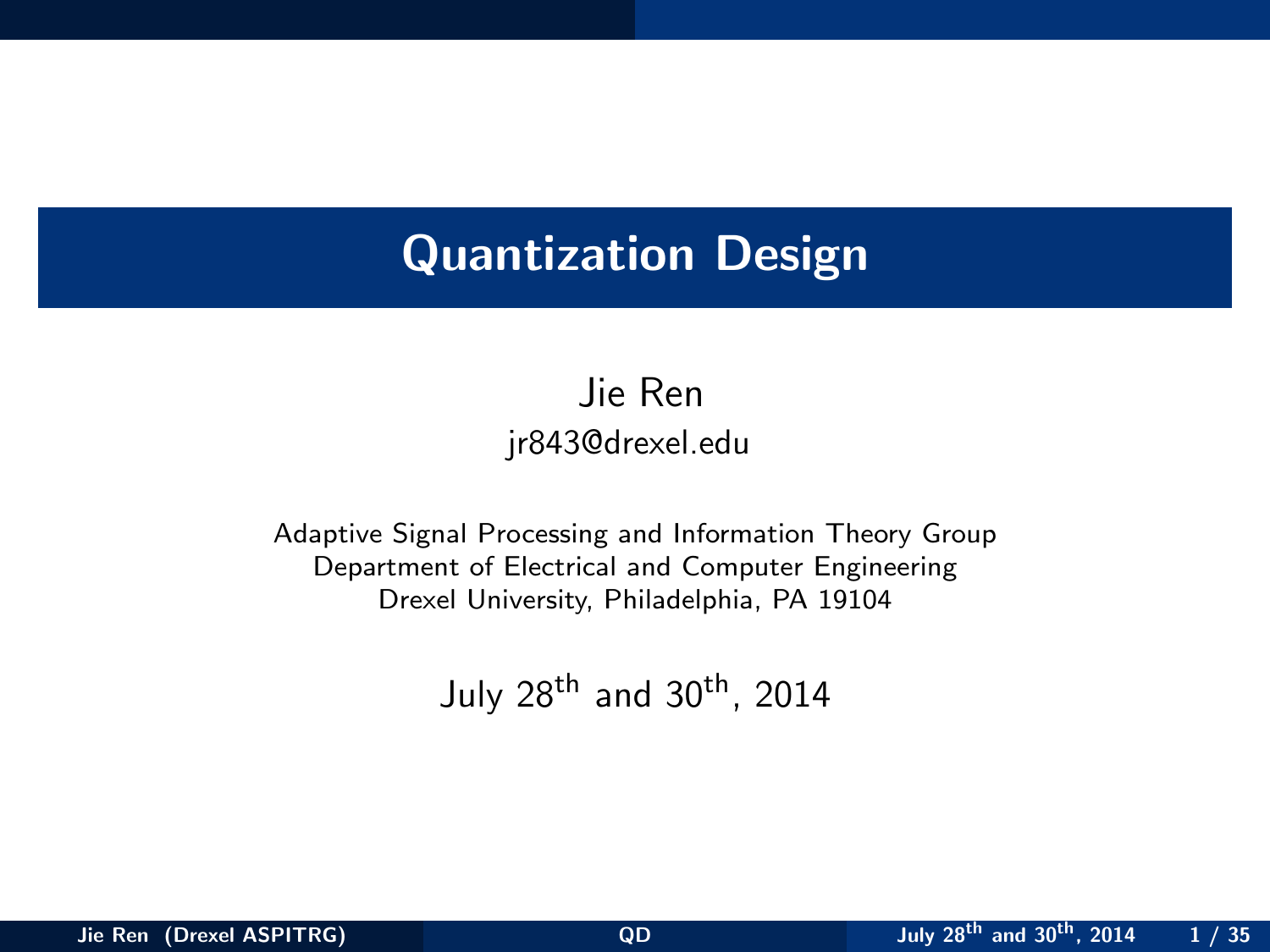## References

- <span id="page-1-0"></span>S. P. Lloyd, "Least squares quantization in pcm," IEEE Transactions on Acoustics, Speech and Signal Processing, vol. 28, no. 2, pp. 129–137, March 1982.
- <span id="page-1-1"></span>J. Max, "Quantizing for minimum distortion," IEEE Transactions on Acoustics, Speech and Signal Processing, vol. 6, no. 1, pp. 7–12, March 1960.
- <span id="page-1-2"></span>
- N. Farvardin and J. W. Modestino, "Optimum quantizer performance for a class of non-gaussian memoryless sources," IEEE Trans. Inform. Theory, vol. 30, no. 3, pp. 485–497, May 1984.

<span id="page-1-3"></span>

- D. K. Sharma, "Design of absolutely optimal quantizers for a wide class of distortion measures," IEEE Trans. Inform. Theory, vol. 24, no. 6, pp. 693–702, November 1978.
- P. A. Chou, T. Lookabaugh, and R. M. Gray, "Entropy-constrained vector quantization," IEEE Transactions on Acoustics, Speech and Signal Processing, vol. 37, no. 1, pp. 31–42, Juanuary 1989.



L. R. Varshney, "Unreliable and resource-constrained decoding," Ph.D. dissertation, Massachusetts Institute of Technology, 2010.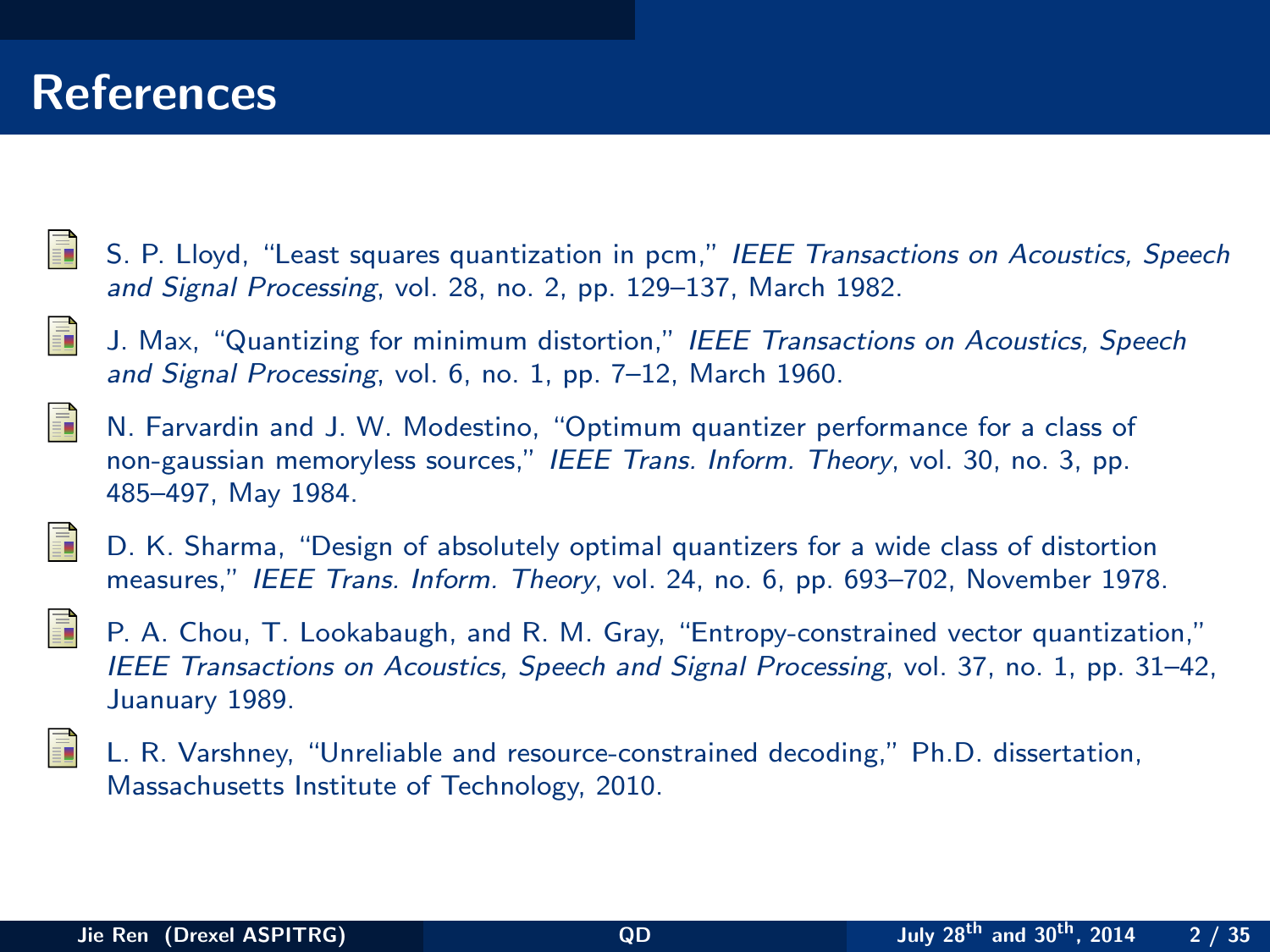## **1** [Problem Setup](#page-2-0)

**2** [Lloyd-max Quantizer Design](#page-7-0) [Local Optimality Conditions](#page-8-0) [By Alternating Optimization](#page-11-0) [By Dynamic Programming](#page-17-0)

<span id="page-2-0"></span>3 [Variable Rate Optimum Quantizer Design](#page-23-0) [Problem Setup](#page-24-0) [Analysis](#page-28-0) [Generalized Lloyd-Max Algorithm](#page-31-0)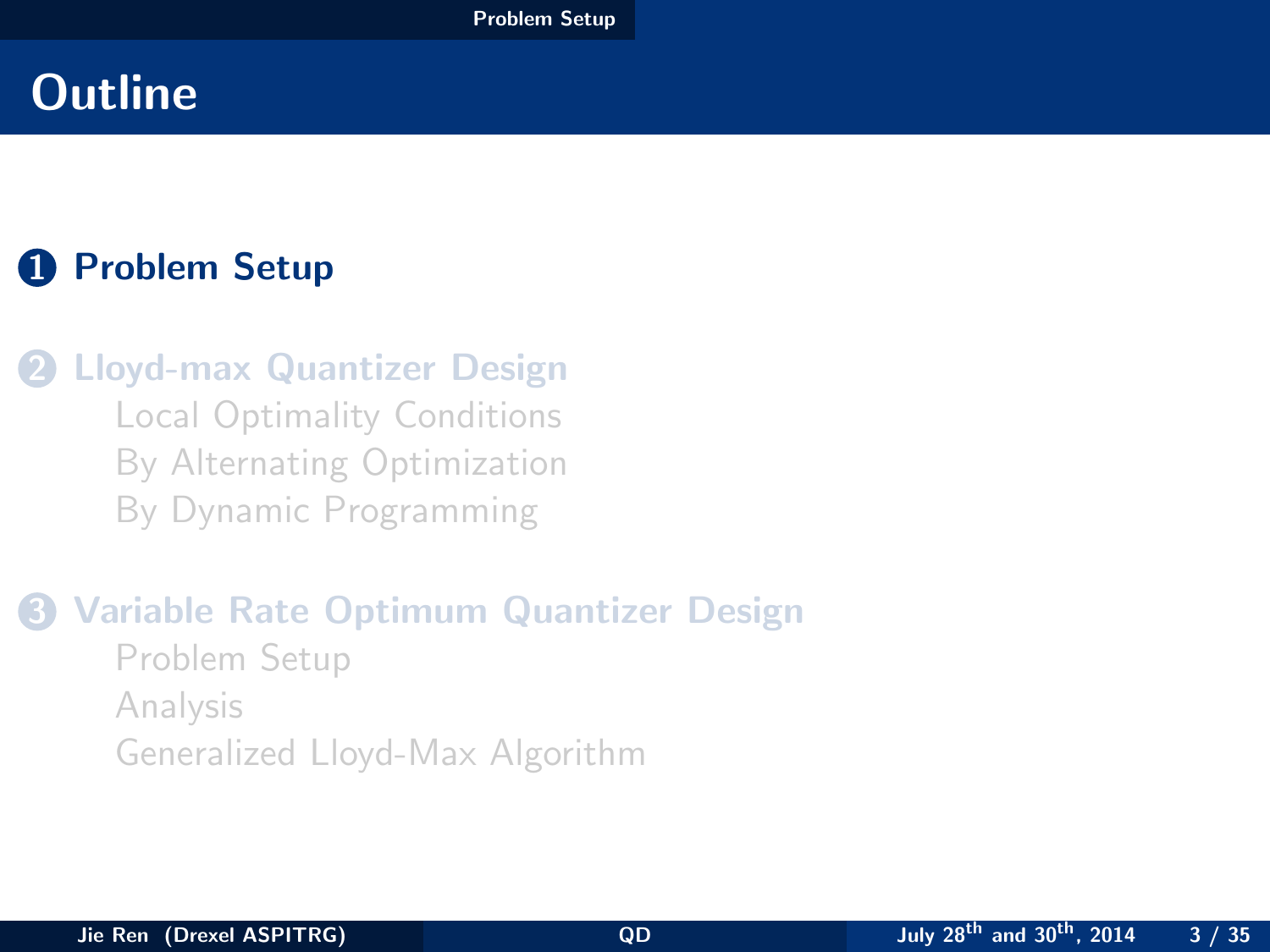# Quantization

### Map a Large Set  $\Theta$  of Input Values to a Smaller set A

- Discrete Quantization : Countable Θ, Countable A
- Continuous Quantization : Uncountable Θ, Countable A
- Scalar Quantization

<span id="page-3-0"></span>
$$
Q: \Theta \to A \tag{1}
$$

• Vector Quantization

$$
\mathbf{Q}: \Theta \times \Theta \times \cdots \times \Theta \to A \tag{2}
$$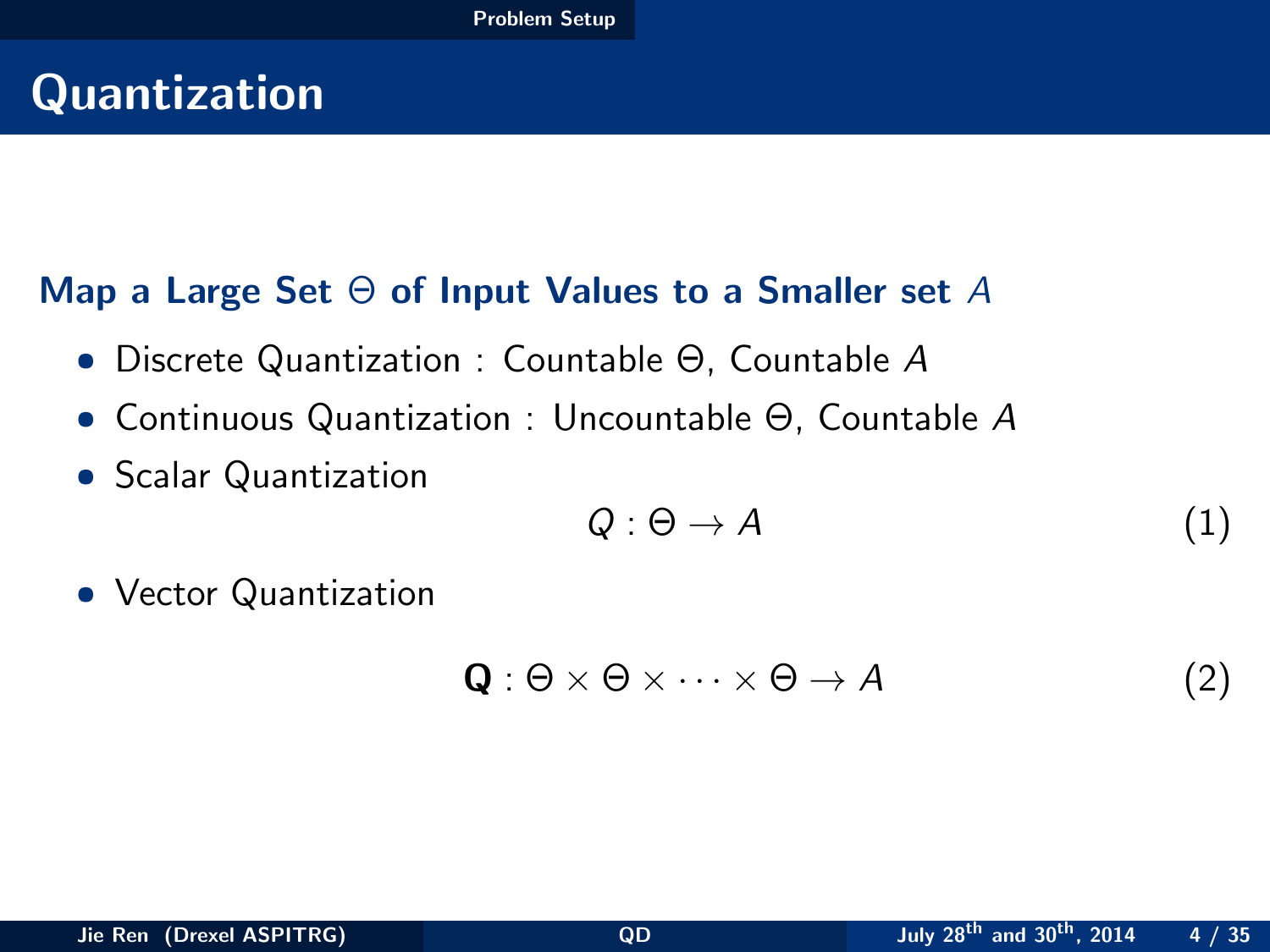# Problem Setup

### N-level Continuous scalar Quantizer

- Source  $\Theta$  with normalized support  $[0, 1]$  and pdf  $p(\theta)$
- *N*-level quantizer  $Q_N(\cdot)$
- *N* Reconstruction levels  $A = \{a_1, \ldots, a_N\}$
- <span id="page-4-0"></span>• Thresholds  $b_1, \ldots, b_{N-1}$  partitioning [0, 1] with  $b_0 = 0$  and  $b_N = 1$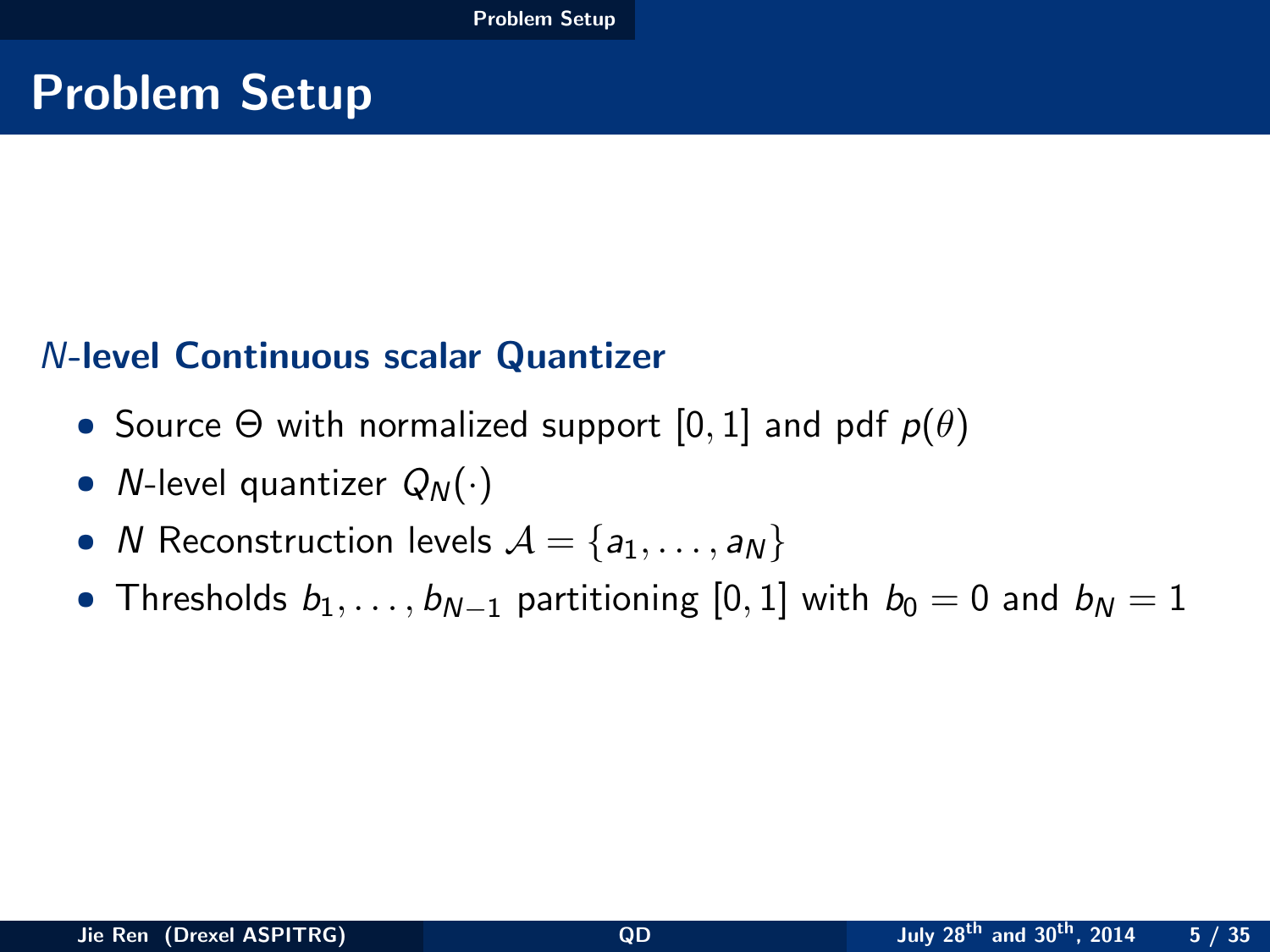### N-level Continuous scalar Quantizer

• Huffman encode/decode  $Q_N(\Theta)$  with rate

$$
R = -\sum_{n=1}^{N} P_n \log_2 P_n \tag{3}
$$

$$
\quad \text{where} \quad
$$

$$
P_n \triangleq \int_{b_{n-1}}^{b_n} p(\theta) d\theta \tag{4}
$$

• Distortion Metric

$$
d: [0,1] \times \mathcal{A} \to R^+ \tag{5}
$$

with

<span id="page-5-0"></span>
$$
d(a,a)=0 \tag{6}
$$

• Average Distortion

$$
D_N(\mathbf{b}, \mathbf{a}) = \sum_{n=1}^N \int_{b_{n-1}}^{b_n} d(\theta, a_n) p(\theta) d\theta \tag{7}
$$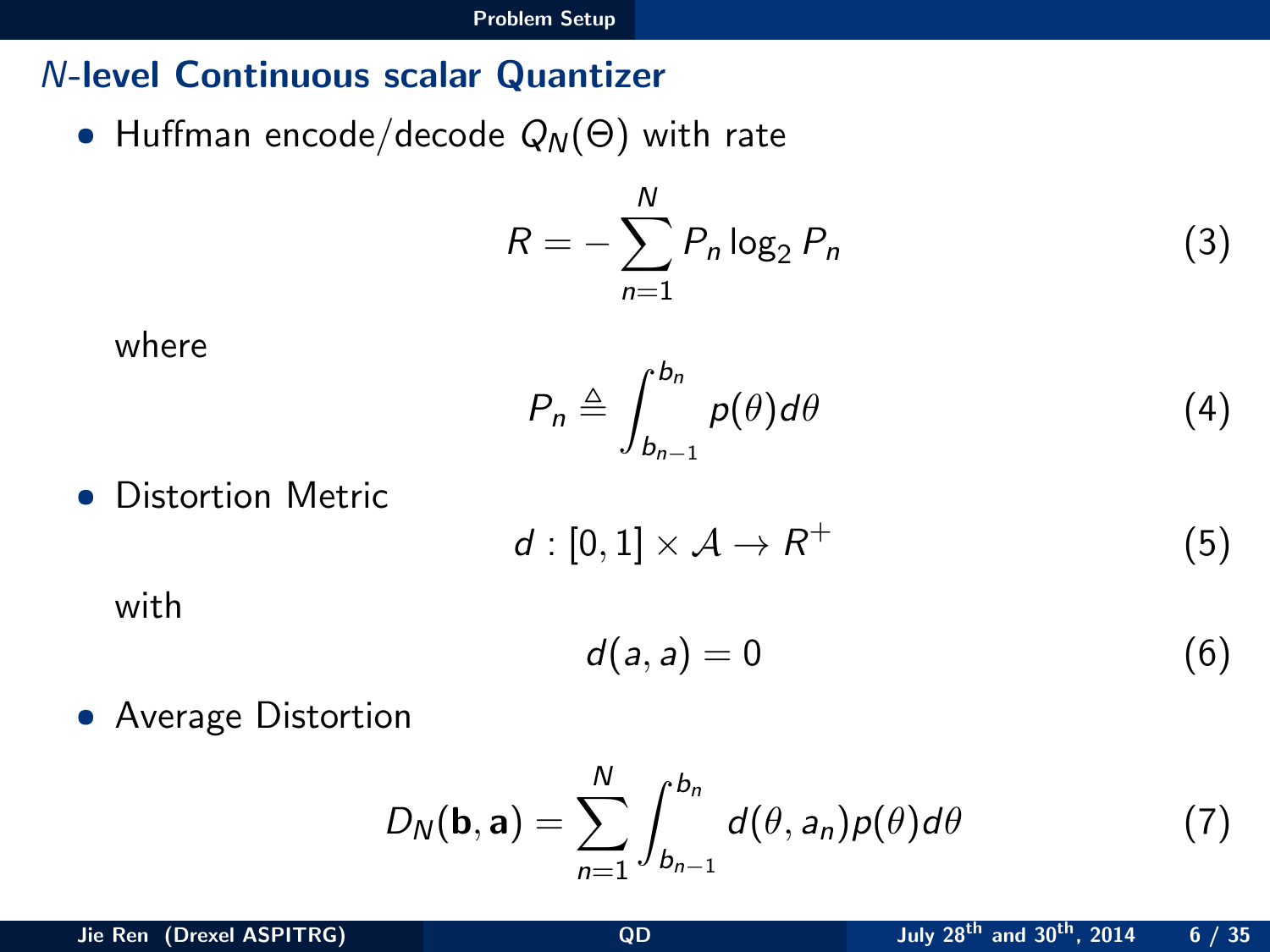### Fixed Rate Quantizer Design and Variable Rate Quantizer Design

- N-level Lloyd-Max quantizer : minimize the average distortion for a fixed number of levels N.[\[1\]](#page-1-0)[\[2\]](#page-1-1)
- <span id="page-6-0"></span>• N-level Optimum Quantizer : minimize the average distortion for a fixed number of levels  $N$  subject to an entropy constraint of rate.[\[3\]](#page-1-2)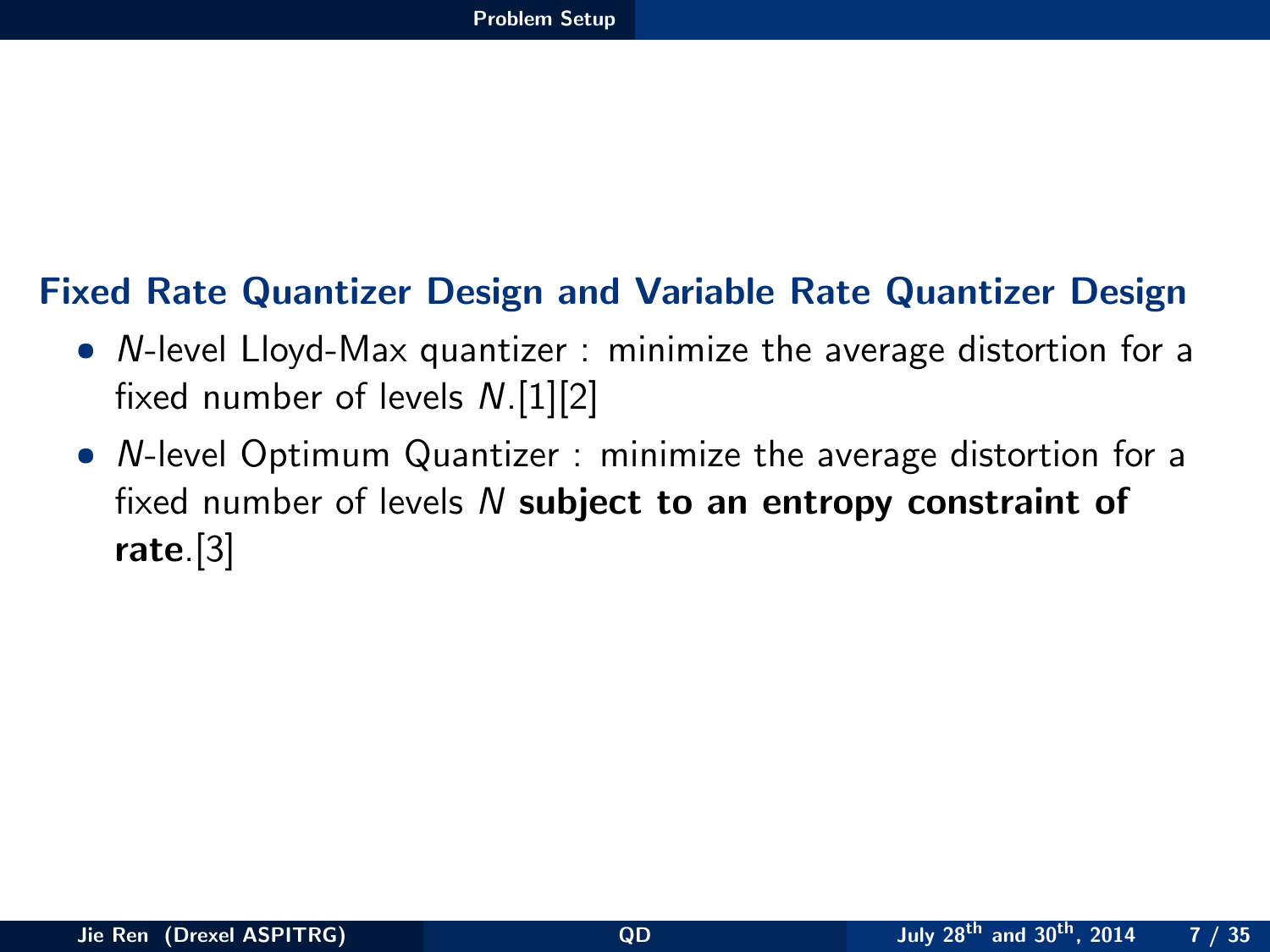## 1 [Problem Setup](#page-2-0)

### **2** [Lloyd-max Quantizer Design](#page-7-0)

<span id="page-7-0"></span>[Local Optimality Conditions](#page-8-0) [By Alternating Optimization](#page-11-0) [By Dynamic Programming](#page-17-0)

### 3 [Variable Rate Optimum Quantizer Design](#page-23-0) [Problem Setup](#page-24-0) [Analysis](#page-28-0) [Generalized Lloyd-Max Algorithm](#page-31-0)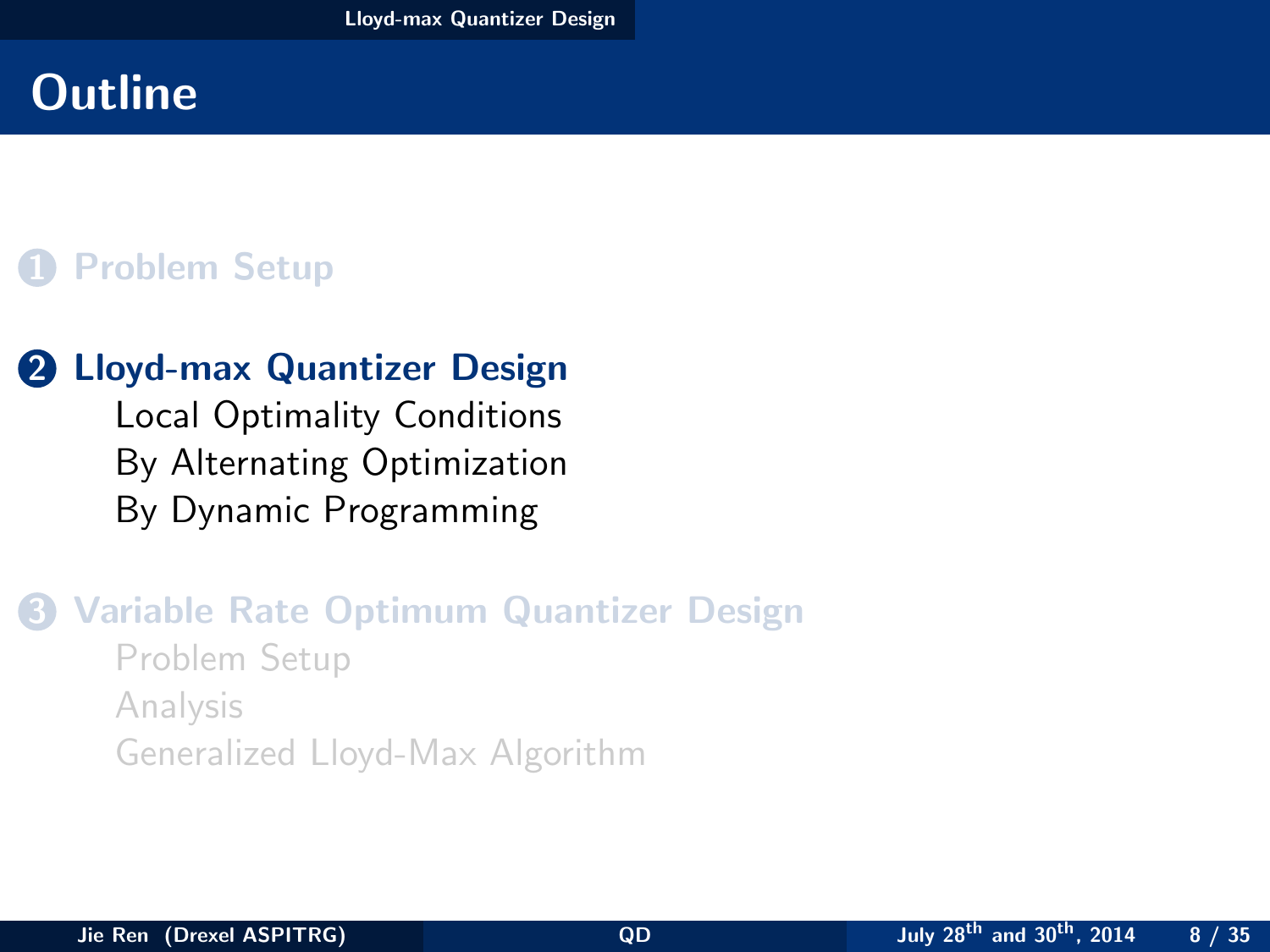## 1 [Problem Setup](#page-2-0)

### **2** [Lloyd-max Quantizer Design](#page-7-0) [Local Optimality Conditions](#page-8-0) [By Alternating Optimization](#page-11-0) [By Dynamic Programming](#page-17-0)

### <span id="page-8-0"></span>3 [Variable Rate Optimum Quantizer Design](#page-23-0) [Problem Setup](#page-24-0) [Analysis](#page-28-0) [Generalized Lloyd-Max Algorithm](#page-31-0)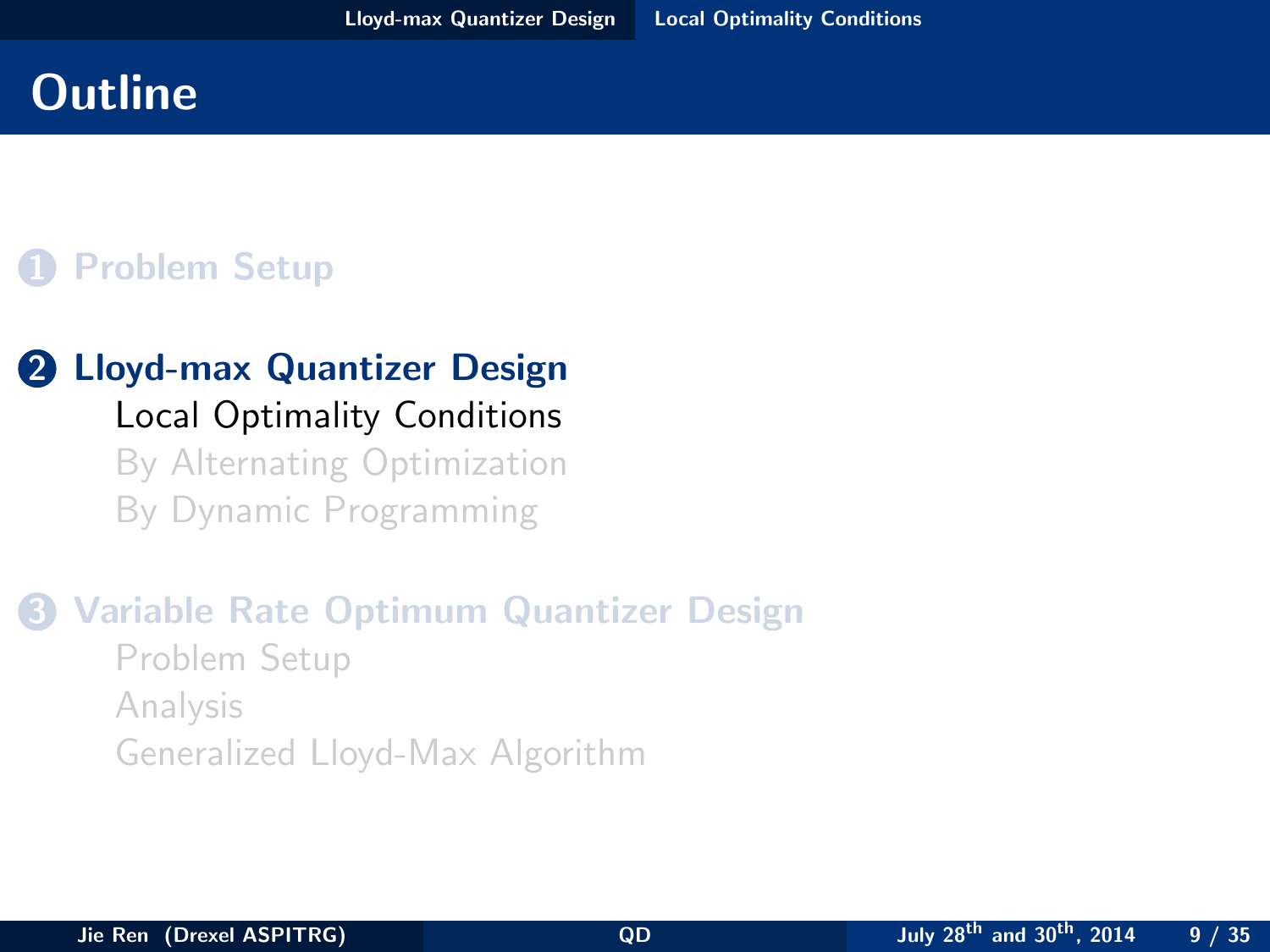# Local Optimality Conditions

• Nearest Neighbor Condition : For fixed reconstruction levels  $\{a_k\}$ , Given any  $\theta \in [a_k, a_{k+1}]$ ,

$$
Q(\theta) = d(\theta, a_k) \leq d(\theta, a_{k+1}) ? a_k : a_{k+1}
$$
 (8)

• Centroid Condition : For fixed regions  $\{R_k\}$  with thresholds  $\{b_k\}$ ,

$$
a_k = \arg\min_a \int_{b_{k-1}}^{b_k} d(\theta, a)p(\theta)d\theta \qquad (9)
$$

• Zero Probability Boundary Condition, for all  $b_k$ ,  $k = 1, \ldots, K - 1$ 

<span id="page-9-0"></span>
$$
\mathbb{P}(\theta = b_k) = 0 \tag{10}
$$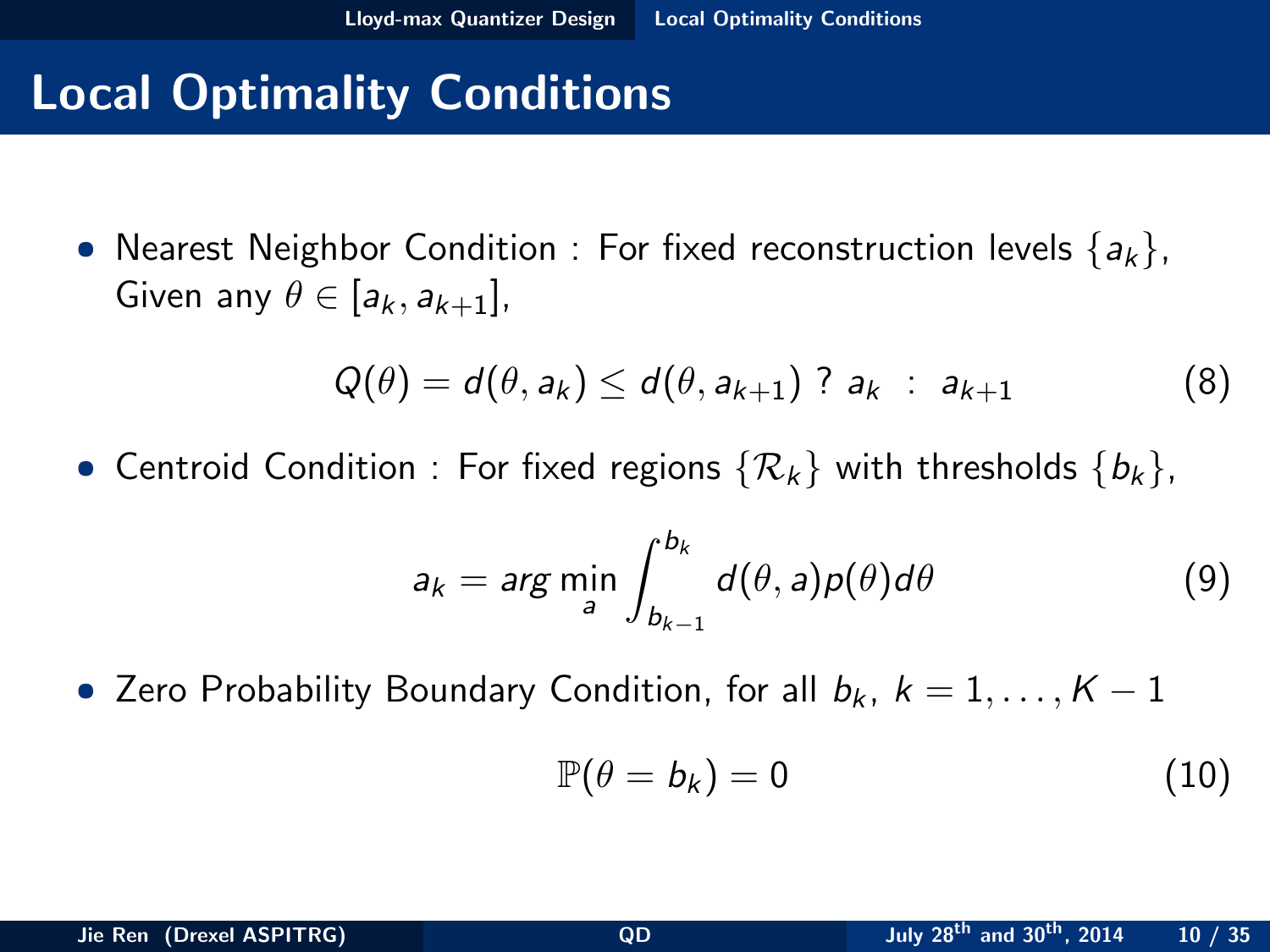# Necessary and Sufficient Conditions

### Theorem

The nearest neighbor condition, the centroid condition, and the zero probability of boundary condition are necessary for a Lloyd-Max quantizer to be optimal.

### Theorem

<span id="page-10-1"></span>If the following conditions hold for a source Θ and distortion function  $d(\theta, a)$ :

- $\bullet$  p( $\theta$ ) is positive and continuous in (0, 1)
- $\int_0^1 d(\theta,a) p(\theta)d\theta$  is finite for all a
- <span id="page-10-0"></span>**3** d( $\theta$ , a) is zero only for  $\theta = a$ , is continuous in  $\theta$  for all a, and is continuous and convex in a

then the nearest neighbor condition, centroid condition, and zero probability of bound- ary conditions are sufficient to guarantee local optimality of a quantizer.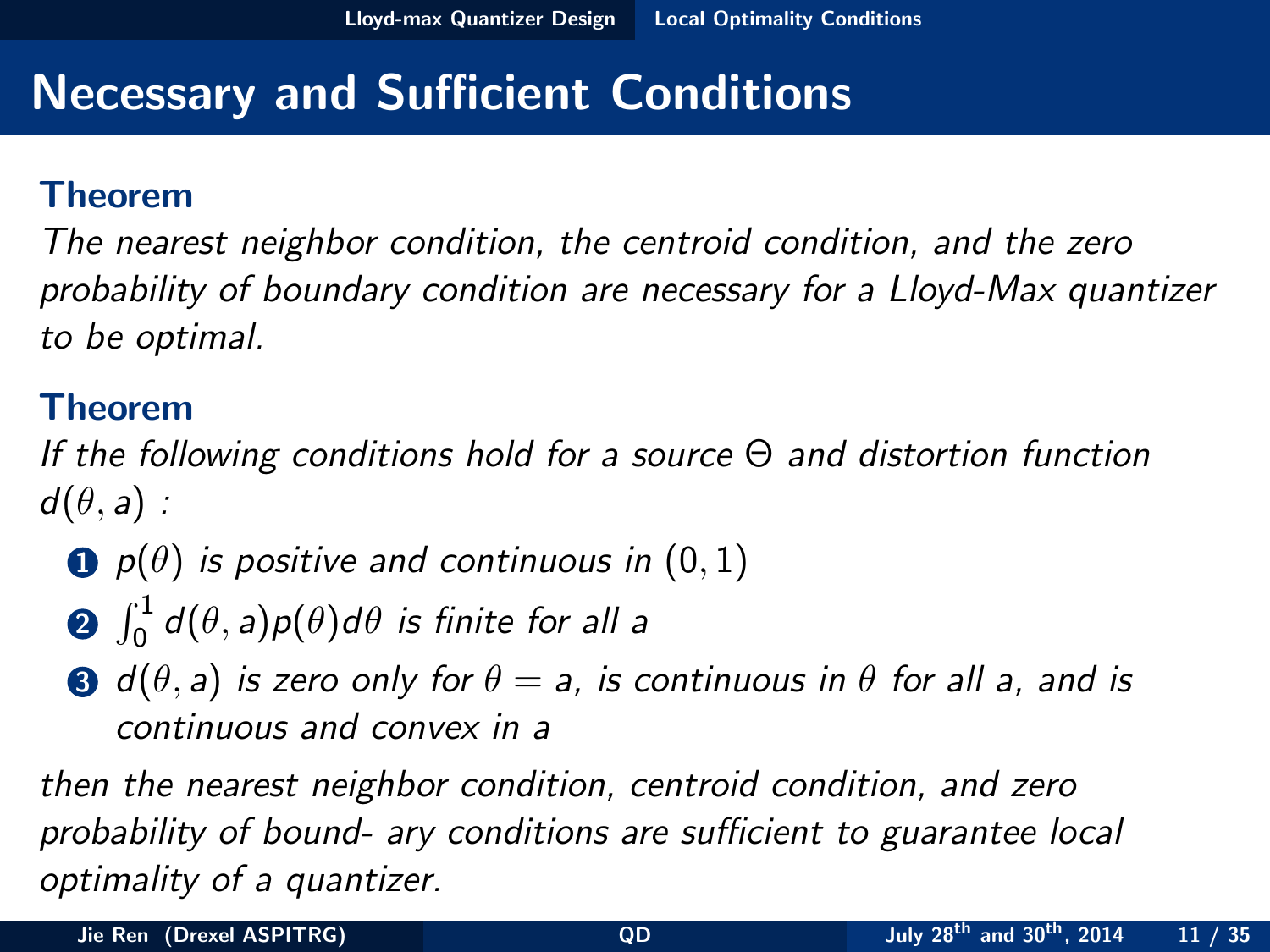## 1 [Problem Setup](#page-2-0)

### 2 [Lloyd-max Quantizer Design](#page-7-0)

<span id="page-11-0"></span>[Local Optimality Conditions](#page-8-0) [By Alternating Optimization](#page-11-0) [By Dynamic Programming](#page-17-0)

### 3 [Variable Rate Optimum Quantizer Design](#page-23-0) [Problem Setup](#page-24-0) [Analysis](#page-28-0) [Generalized Lloyd-Max Algorithm](#page-31-0)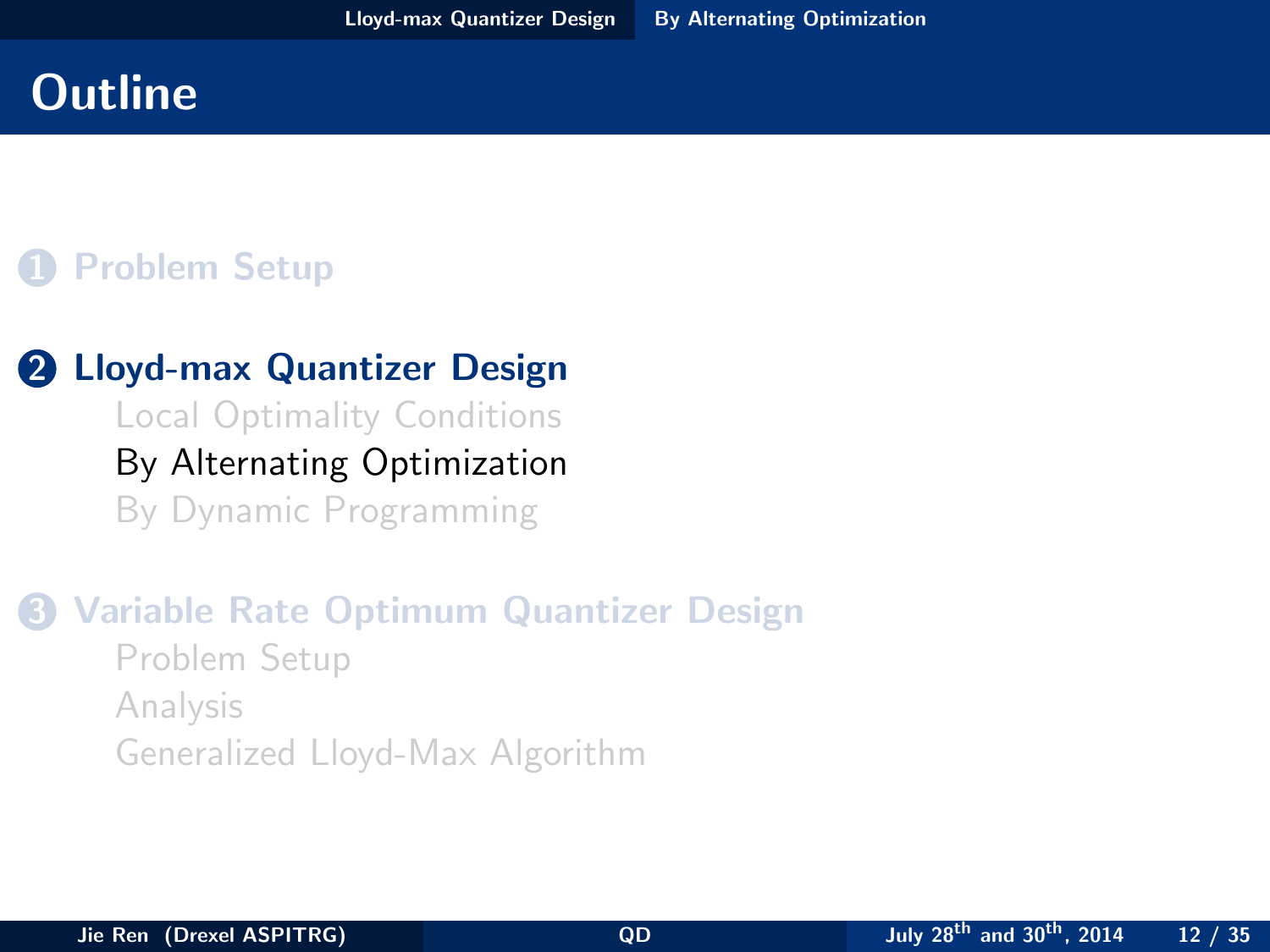# Lloyd-Max algorithm

### Alternating Minimization

- For fixed  $\{a_k\}$ , minimize D w.r.t.  $\{b_k\}$
- For fixed  $\{b_k\}$ , minimize D w.r.t.  $\{a_k\}$
- <span id="page-12-0"></span> $\bullet$  D monotone decreasing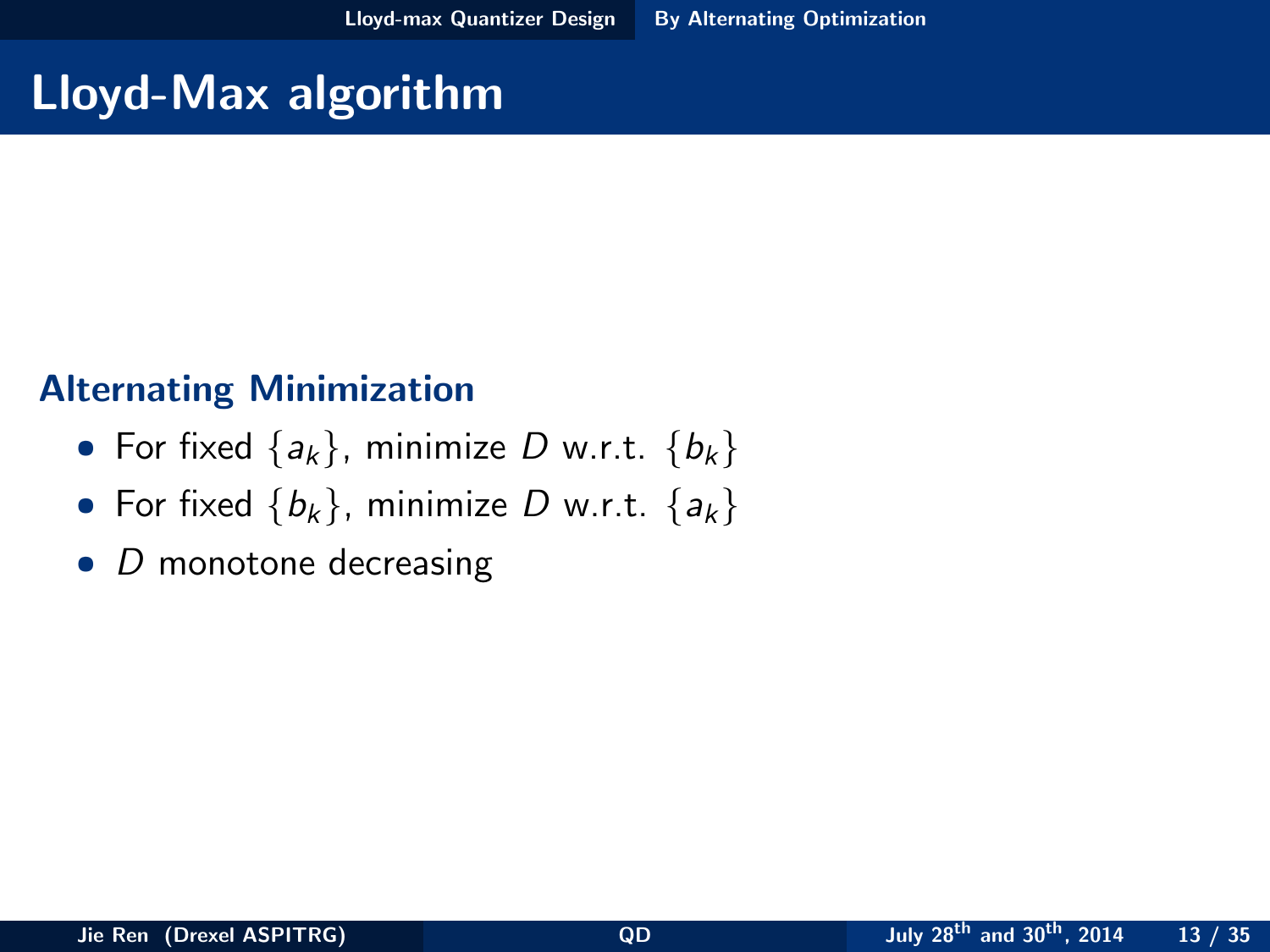# Lloyd-Max algorithm

### Algorithm 1: Lloyd-Max

<span id="page-13-0"></span>Result: Minimize the average distortion for a N-level Lloyd-Max quantizer step 1) Choose an arbitrary set of initial reconstruction levels  $\{a_n\}$ step 2) For each  $n = 1, \ldots, N$  set  $\mathcal{R}_n = {\theta | d(\theta, a_n) \leq d(\theta, a_i), i \neq n}$ step 3) For each  $n = 1, \ldots, N$  set  $a_n = \arg \min_a E[d(\Theta, a)|\Theta \in \mathcal{R}_n]$ step 4) Repeat step 2 and 3 until change in average distortion is negligible step 5) Revise  $\{a_n\}$  and  $\{\mathcal{R}_n\}$  to satisfy the zero probability of boundary condition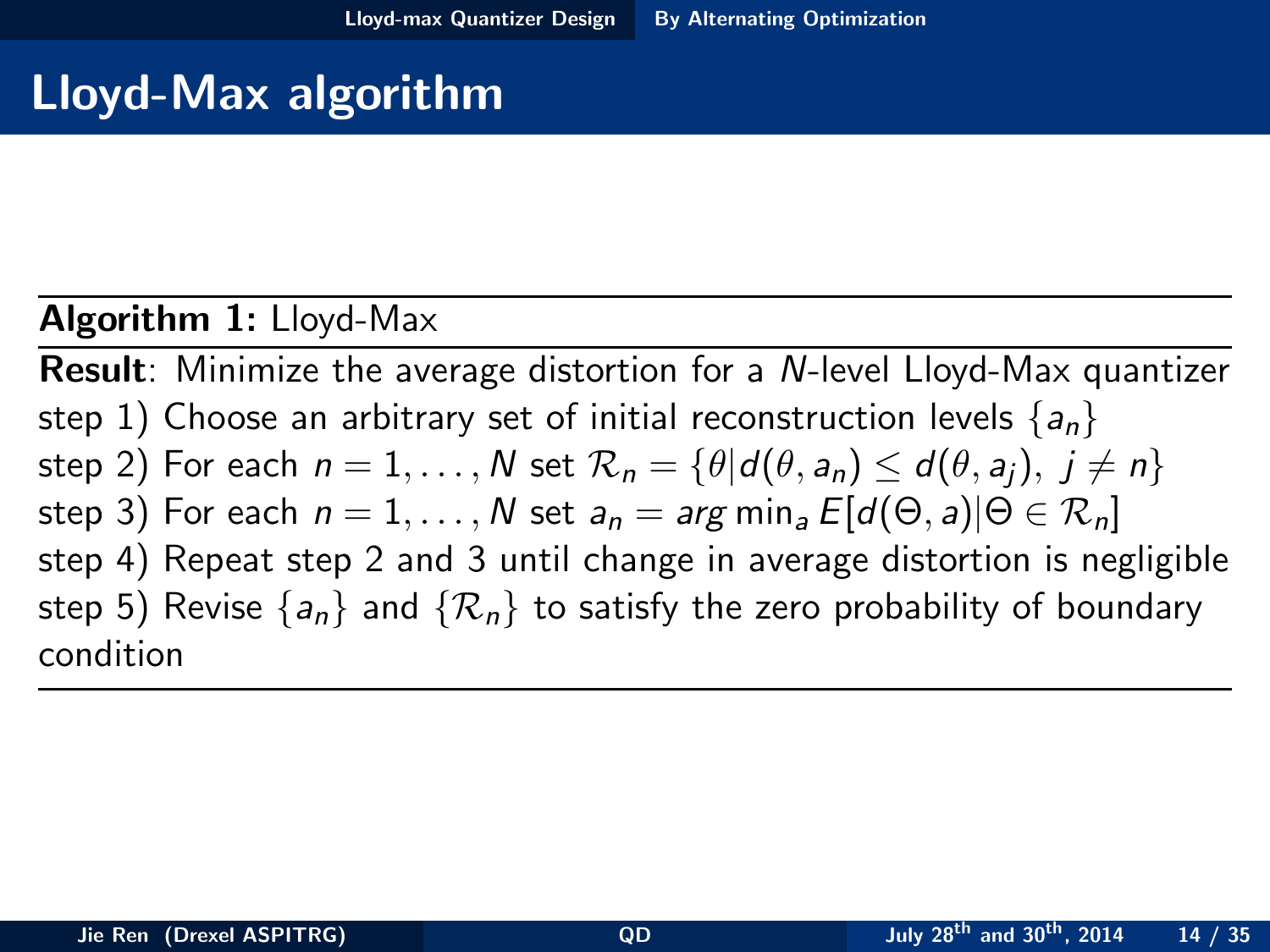

- Local optimum guaranteed by Theorem. [2](#page-10-1)
- Monotonic Convergence in N

$$
D_N^*(\mathbf{b}^*, \mathbf{a}^*) = \sum_{n=1}^N \int_{b_{n-1}^*}^{b_n^*} d(\theta, a_n^*) p(\theta) d\theta \qquad (11)
$$

<span id="page-14-0"></span>
$$
D^* = \lim_{N \to \infty} D_N^* \tag{12}
$$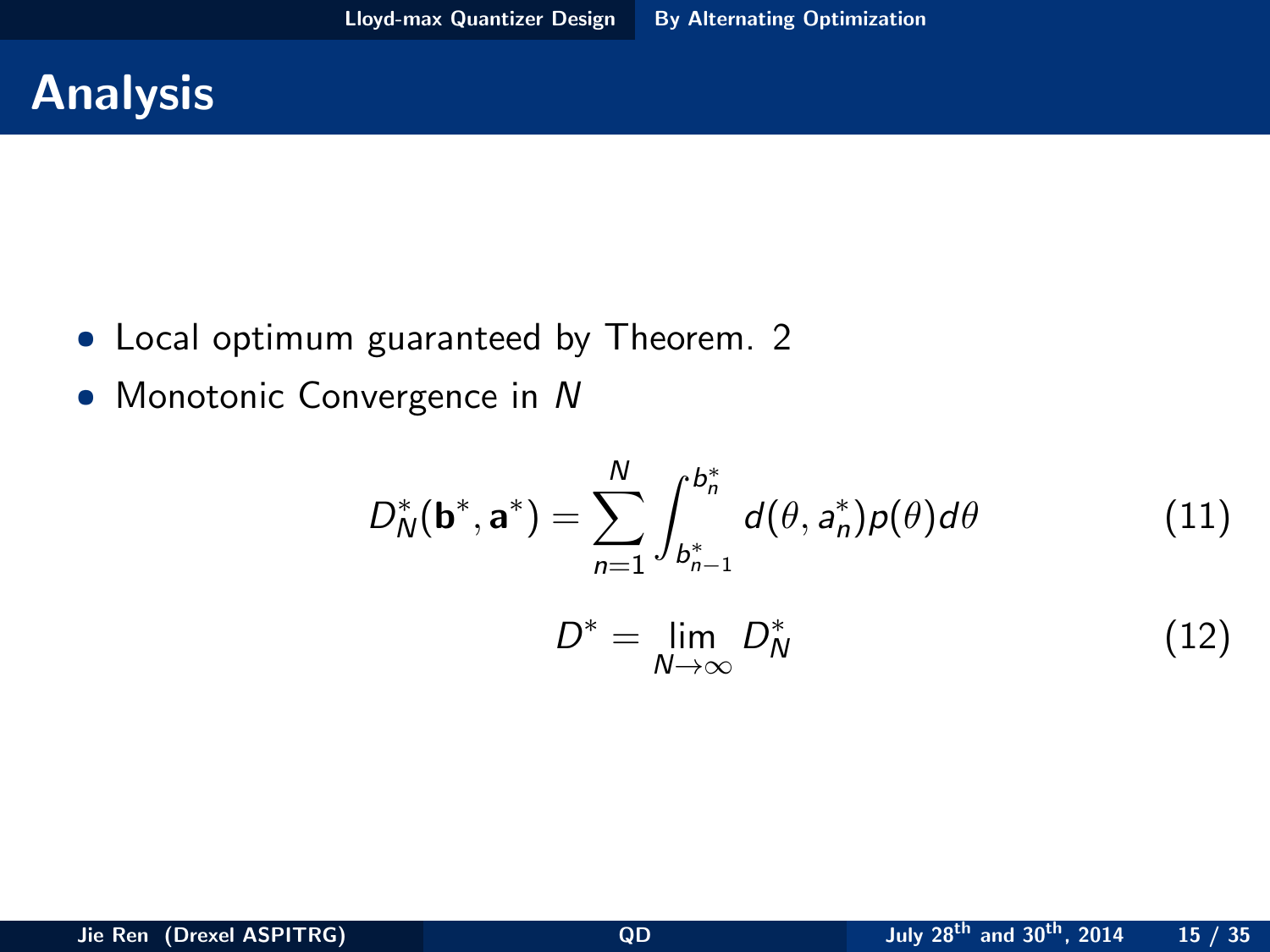# Monotonic Convergence in N

#### The Lloyd-Max N-level quantizer is the solution of the following problem: N

<span id="page-15-1"></span><span id="page-15-0"></span>
$$
D_N^* = \min \sum_{n=1}^N \int_{b_{n-1}}^{b_n} d(\theta, a_n) p(\theta) d\theta
$$
  
s.t.  $b_0 = 0$   

$$
b_N = 1
$$
  

$$
b_{n-1} \leq b_n, n = 1, ..., N
$$
  

$$
a_n \leq b_n, n = 1, ..., N
$$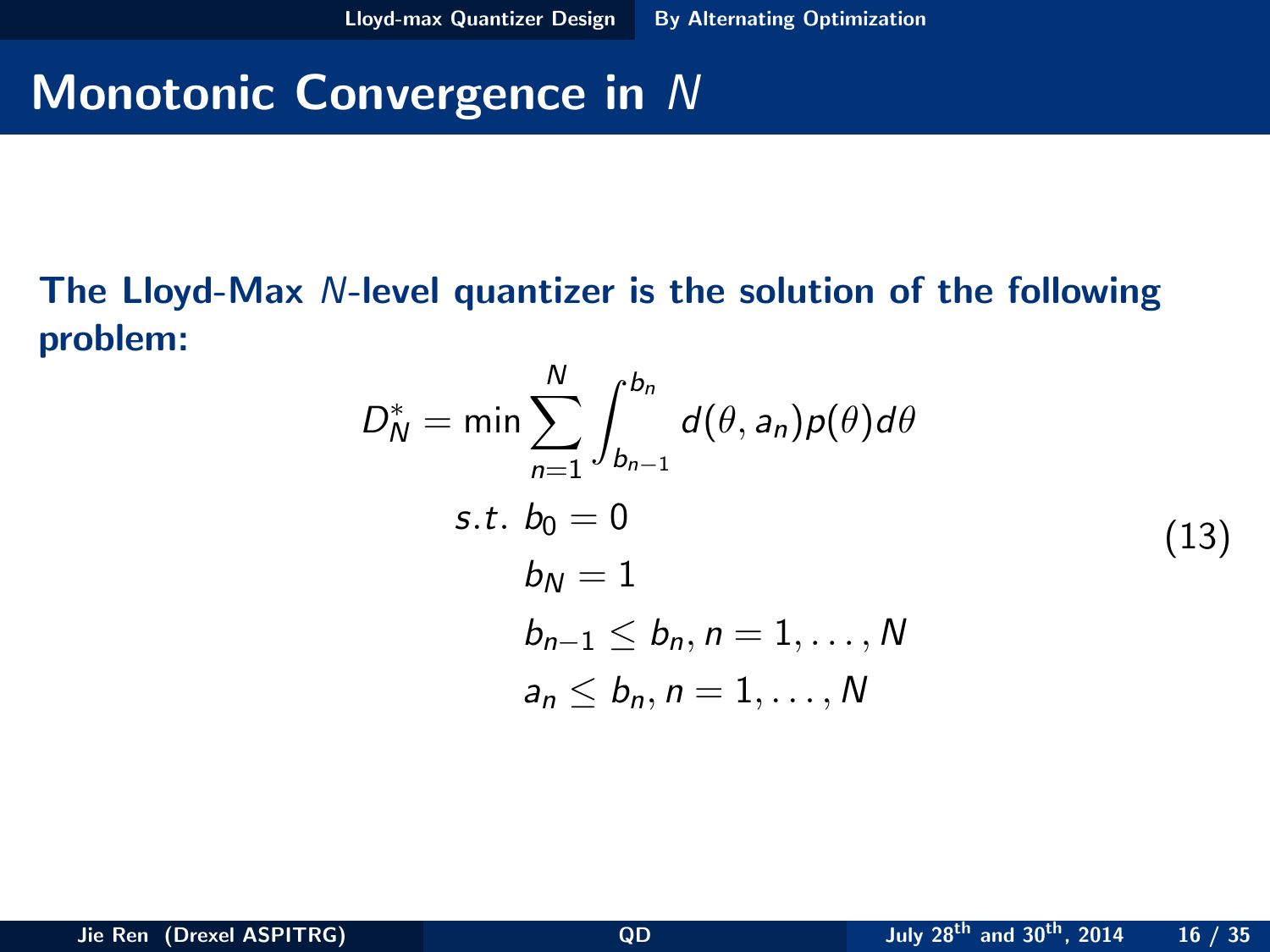# Monotonic Convergence in N

- Degenerate the N-level Lloyd-Max quantizer to  $N-1$
- By adding the additional constraint  $b_{N-1} = 1$  to [\(13\)](#page-15-1) and forcing  $a_N = 1$ , hence

<span id="page-16-0"></span>
$$
D_{N-1}^* \geq D_N^* \tag{14}
$$

- $D_N^*$  bounded below by 0
- $D_N^*$  converges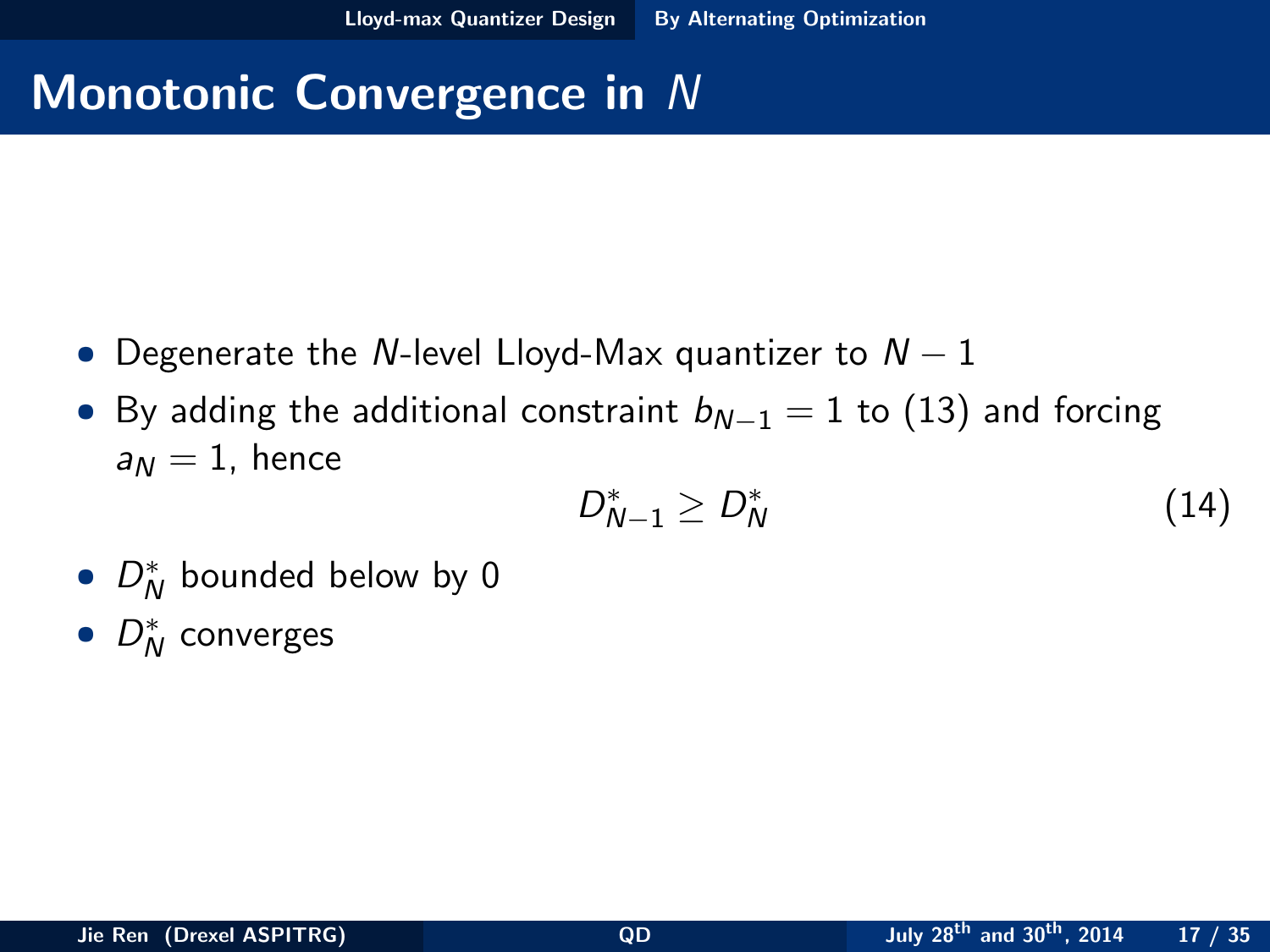## 1 [Problem Setup](#page-2-0)

### 2 [Lloyd-max Quantizer Design](#page-7-0)

<span id="page-17-0"></span>[Local Optimality Conditions](#page-8-0) [By Alternating Optimization](#page-11-0) [By Dynamic Programming](#page-17-0)

### 3 [Variable Rate Optimum Quantizer Design](#page-23-0) [Problem Setup](#page-24-0) [Analysis](#page-28-0) [Generalized Lloyd-Max Algorithm](#page-31-0)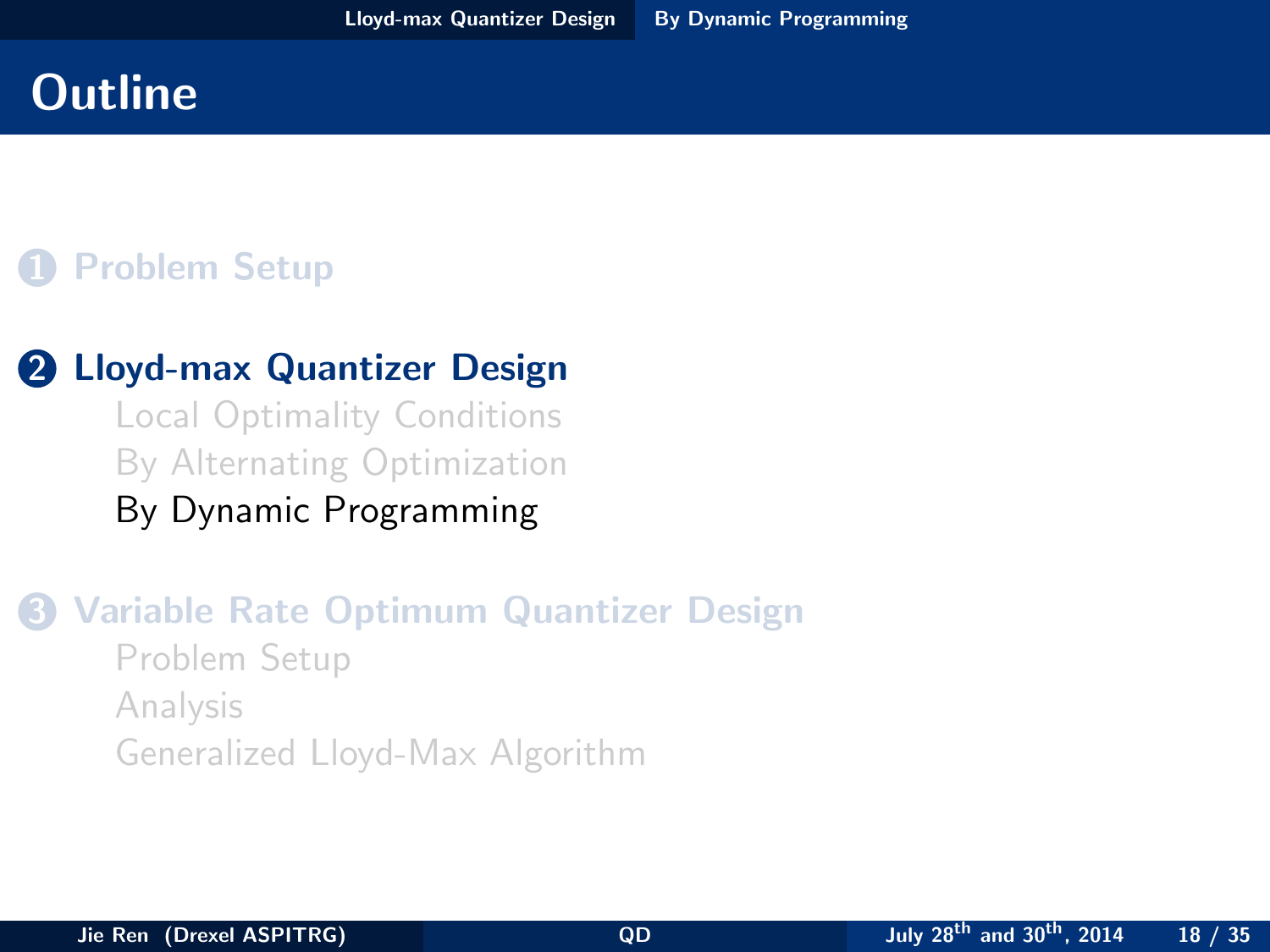- For discrete Θ
- One construction level in the interval  $(\beta_1, \beta_2) \subseteq [0,1]$

$$
T_1(\beta_1, \beta_2) = \min_{a} \sum_{\theta \in \Theta \cap (\beta_1, \beta_2)} d(\theta, a) p(\theta)
$$
 (15)

• K construction levels in the interval  $(\beta_1, \beta_2)$ 

$$
T_{K}(\beta_{1},\beta_{2}) = \min_{\mathbf{a},\mathbf{b}:\beta_{1} < b_{1} < \cdots < b_{K-1} < \beta_{2}} \sum_{k=1}^{K} \sum_{\theta \in \Theta \cap (b_{k-1},b_{k})} d(\theta,a)p(\theta)
$$
 (16)

• Notice that

<span id="page-18-0"></span>
$$
D_N^* = \mathcal{T}_N(0,1) \tag{17}
$$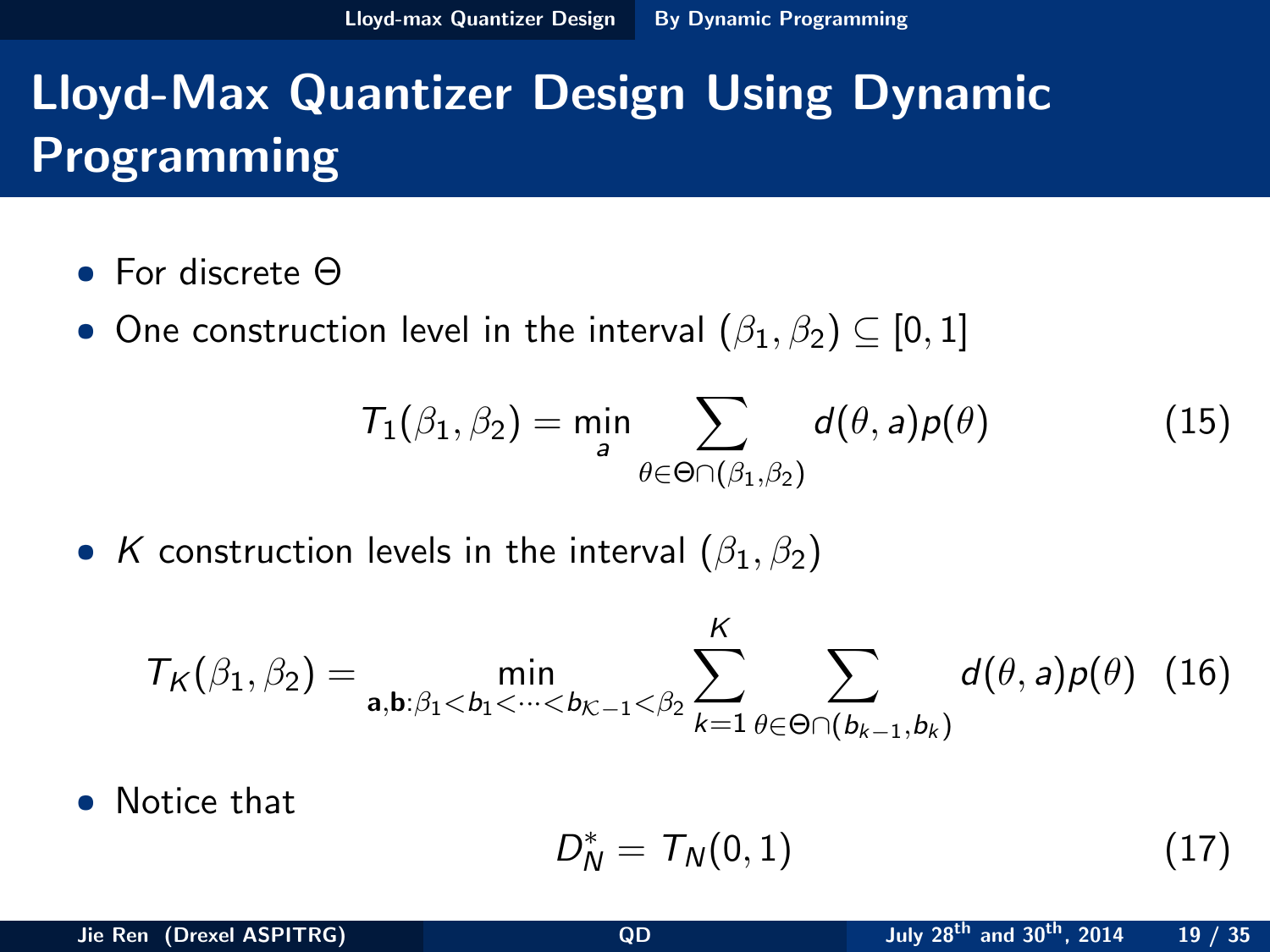#### Theorem

Let  $b_1^*, \ldots, b_{K-1}^*$  be the optimizing boundary points for  $T_K(b_0^*=0,b_K^*=1)$ , then  $b_1^*,\ldots,b_{K-2}^*$  must be the optimizing boundary points for  $\mathcal{T}_{\mathcal{K}-1}(b_0^*, b_{\mathcal{K}-1}^*)$ , and

<span id="page-19-0"></span>
$$
T_K(b_0^*, b_K^*) = \min_{b_{K-1}:b_0^* \le b_{K-1} < b_K^*} [T_{K-1}(b_0^*, b_{K-1}) + T_1(b_{K-1}, b_K^*)] \tag{18}
$$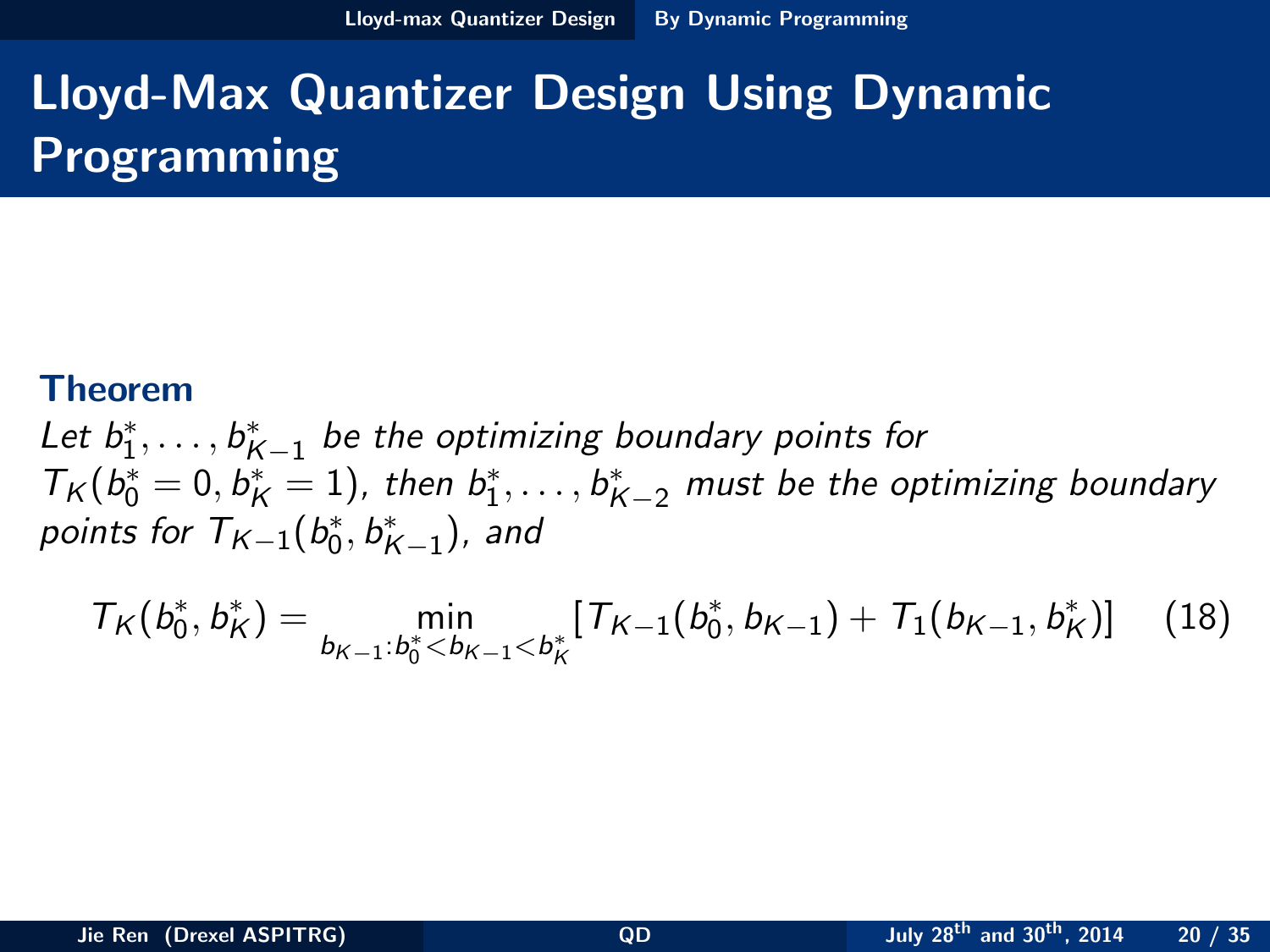• For any  $1 < k \leq K$  and any discrete  $\beta \in (b^*_0, b^*_K]$ 

<span id="page-20-1"></span>
$$
T_k(b_0^*, \beta) = \min_{b:b_0^* < b < \beta} [T_{k-1}(b_0^*, b) + T_1(b, \beta)] \tag{19}
$$

• Optimizing threshold

<span id="page-20-2"></span><span id="page-20-0"></span>
$$
b_{k-1}^*(b_0^*, \beta) = \underset{b:b_0^* < b < \beta}{\arg \min} [T_{k-1}(b_0^*, b) + T_1(b, \beta)] \tag{20}
$$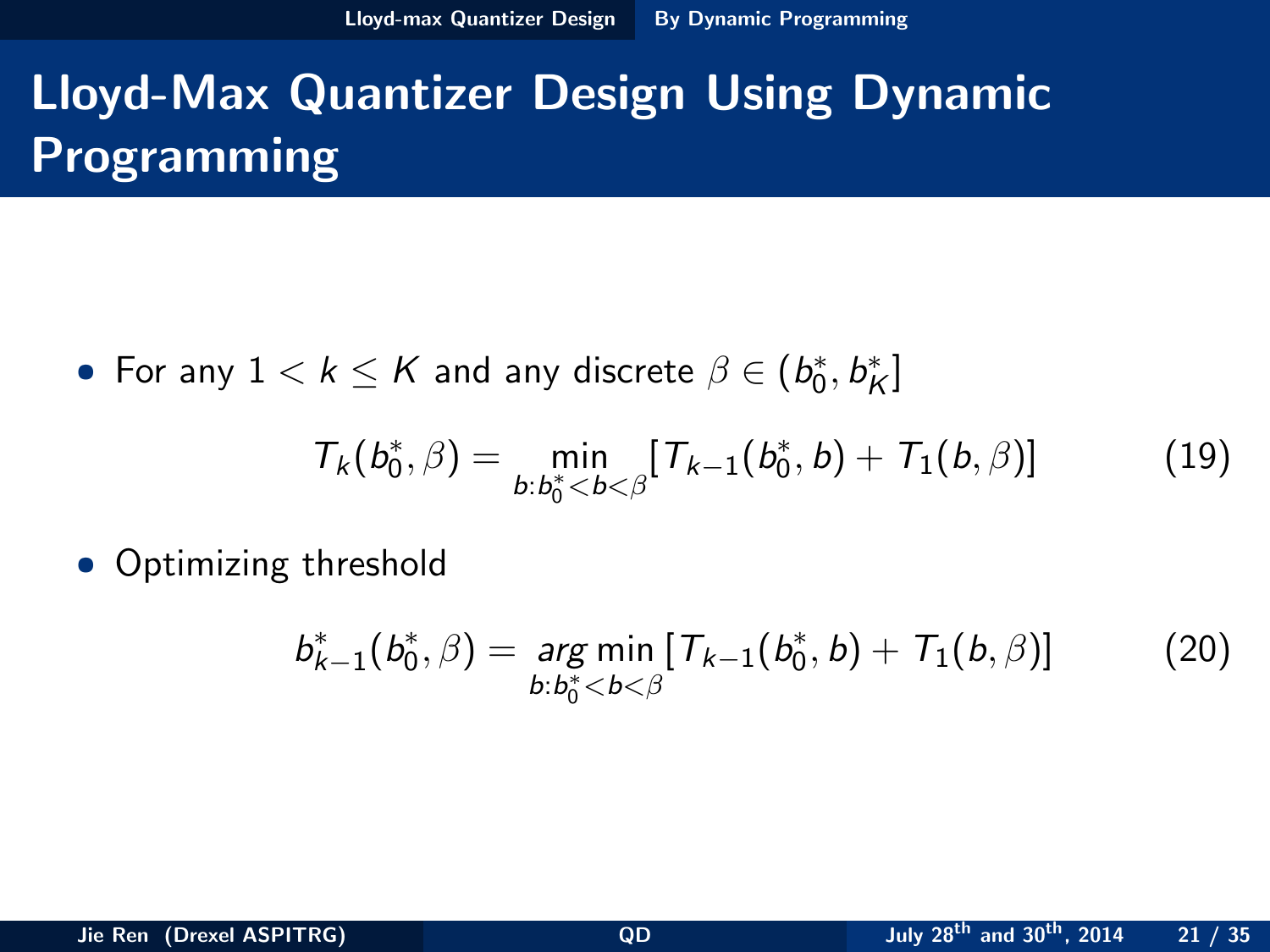Algorithm 2: DP algorithm for Lloyd-Max Quantizer Design

<span id="page-21-1"></span><span id="page-21-0"></span>Result: Minimize the average distortion for a N-level Lloyd-Max quantizer step 1) Compute the values of  $T_1(\beta_1, \beta_2)$  for all discrete  $\beta_1$  and  $\beta_2$  in [0, 1] step 2) For each  $n=2,\ldots,N$  compute  $\mathcal{T}_n(0,\beta)$  and  $b_{n-1}^*(0,\beta)$  for all  $\beta$ in (0, 1] using [\(19\)](#page-20-1) and [\(20\)](#page-20-2) step 3) Let  $b_N = 1$ , for each  $n = N, \ldots, 2$  set  $b_{n-1} = b_{n-1}^*(0, b_n)$ step 4) For each  $n = 1, \ldots, N$ , set  $a_k = \arg \min_a E[d(\Theta, a)|\Theta \in (b_{k-1}, b_k)]$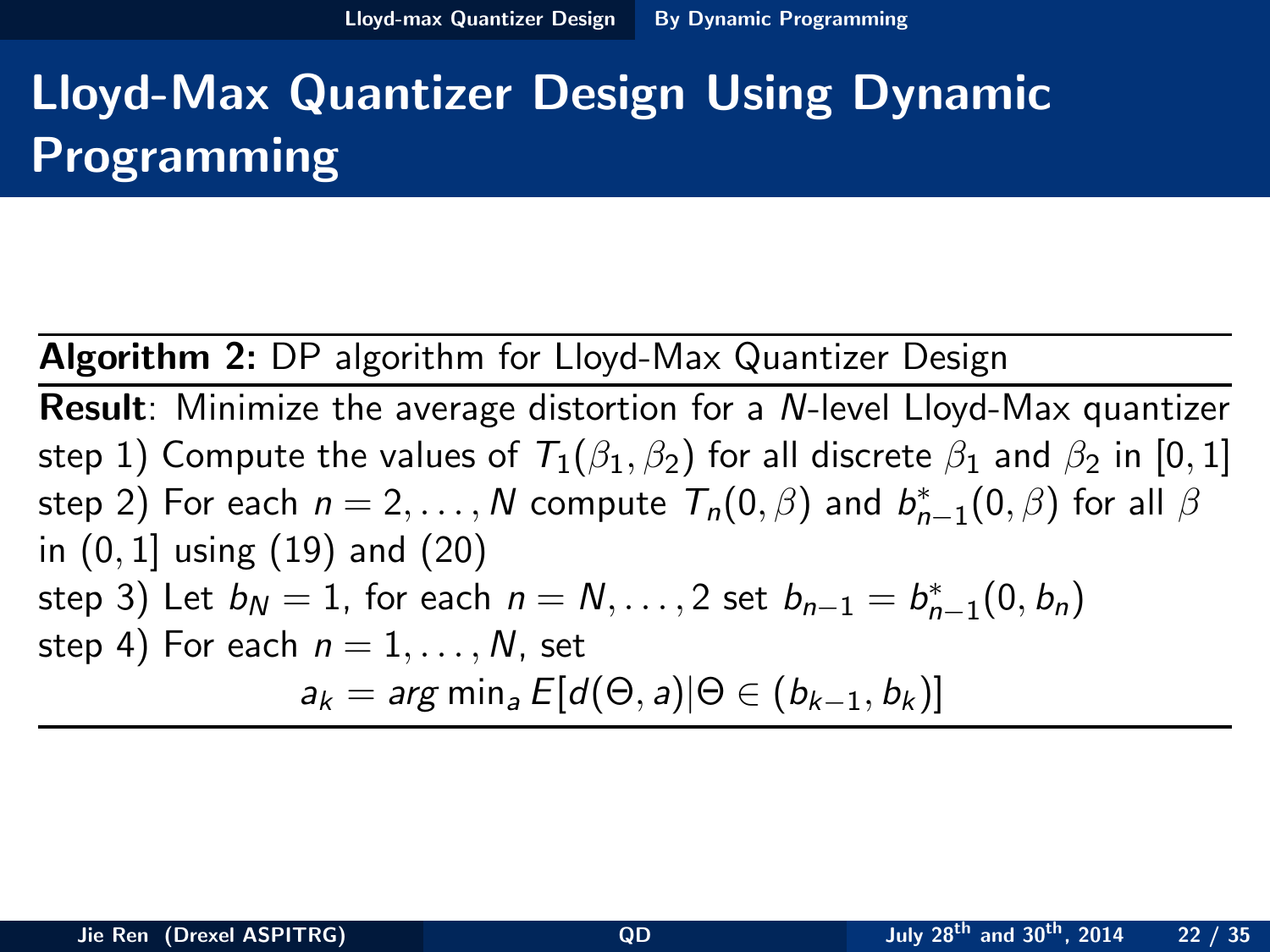[Lloyd-max Quantizer Design](#page-22-0) [By Dynamic Programming](#page-22-0)

# Lloyd-Max Quantizer Design Using Dynamic Programming

#### Theorem

<span id="page-22-0"></span>The boundaries  $\{b_k\}_{k=0}^K$  and reconstruction levels  $\{a_k\}_{k=1}^K$  returned by Algorithm [2](#page-21-1) represent the optimal quantizer.[\[4\]](#page-1-3)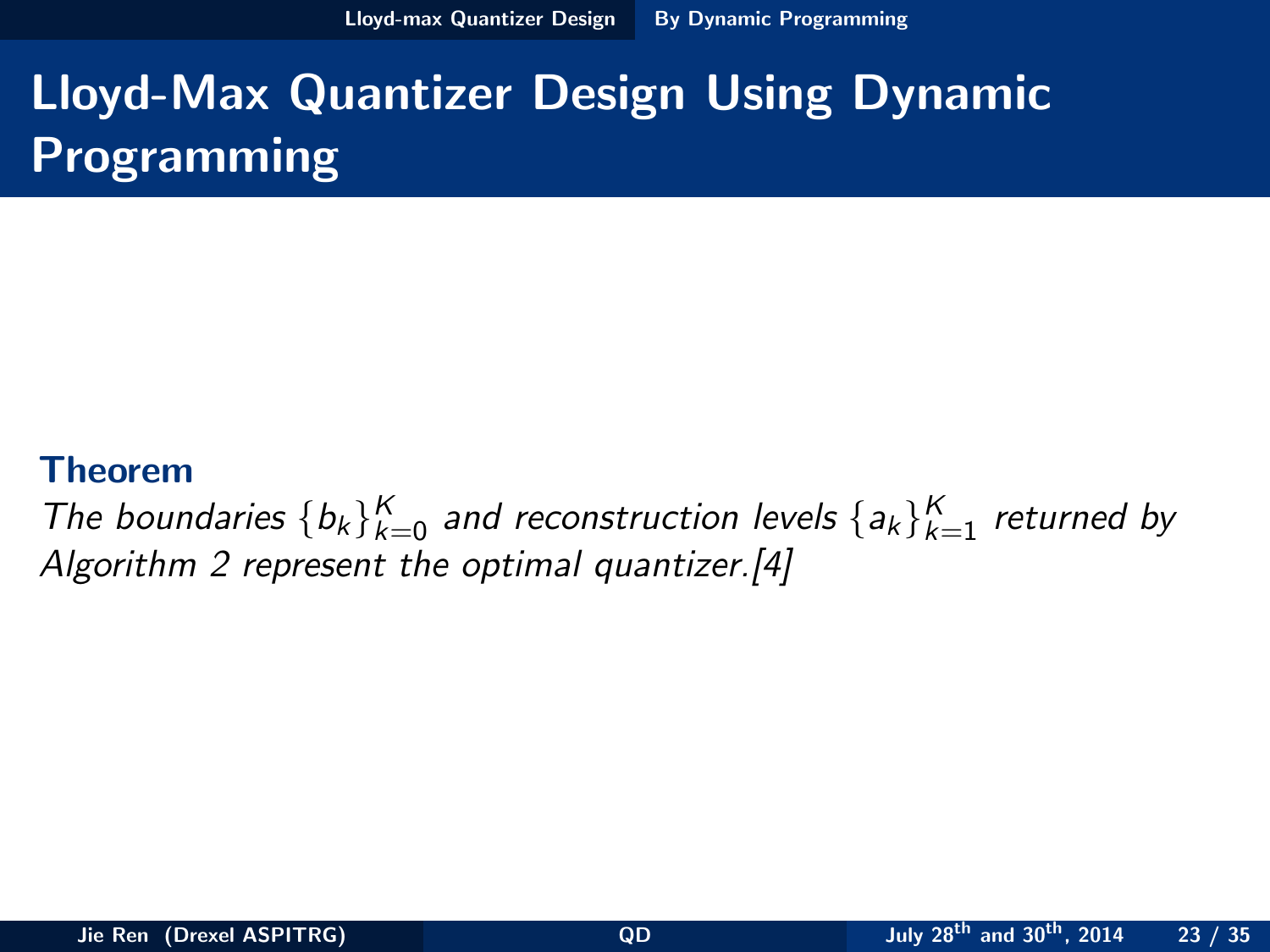## 1 [Problem Setup](#page-2-0)

**2** [Lloyd-max Quantizer Design](#page-7-0) [Local Optimality Conditions](#page-8-0) [By Alternating Optimization](#page-11-0) [By Dynamic Programming](#page-17-0)

### **3** [Variable Rate Optimum Quantizer Design](#page-23-0) [Problem Setup](#page-24-0)

<span id="page-23-0"></span>[Analysis](#page-28-0) [Generalized Lloyd-Max Algorithm](#page-31-0)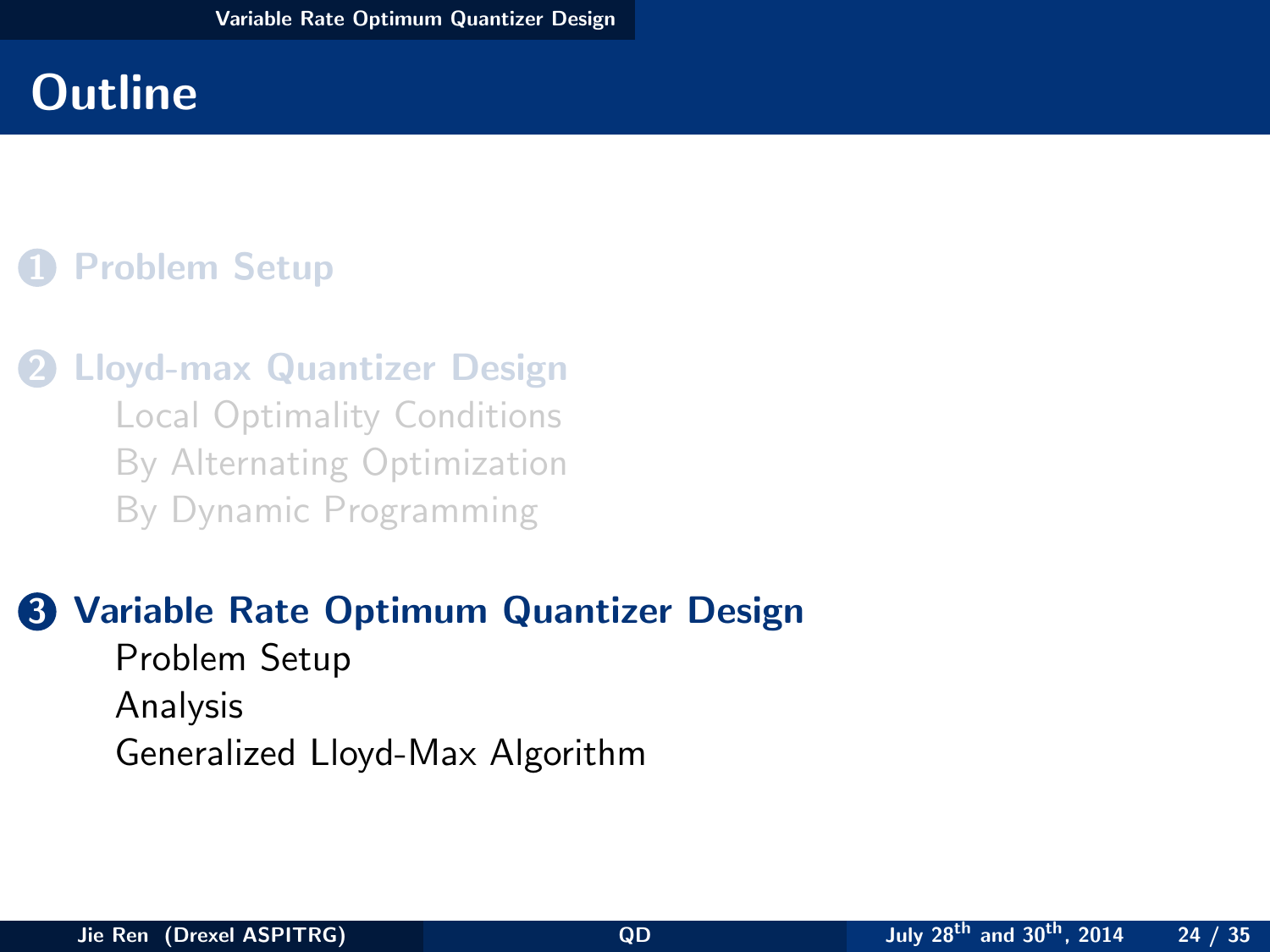## 1 [Problem Setup](#page-2-0)

**2** [Lloyd-max Quantizer Design](#page-7-0) [Local Optimality Conditions](#page-8-0) [By Alternating Optimization](#page-11-0) [By Dynamic Programming](#page-17-0)

### **3** [Variable Rate Optimum Quantizer Design](#page-23-0) [Problem Setup](#page-24-0)

<span id="page-24-0"></span>[Analysis](#page-28-0) [Generalized Lloyd-Max Algorithm](#page-31-0)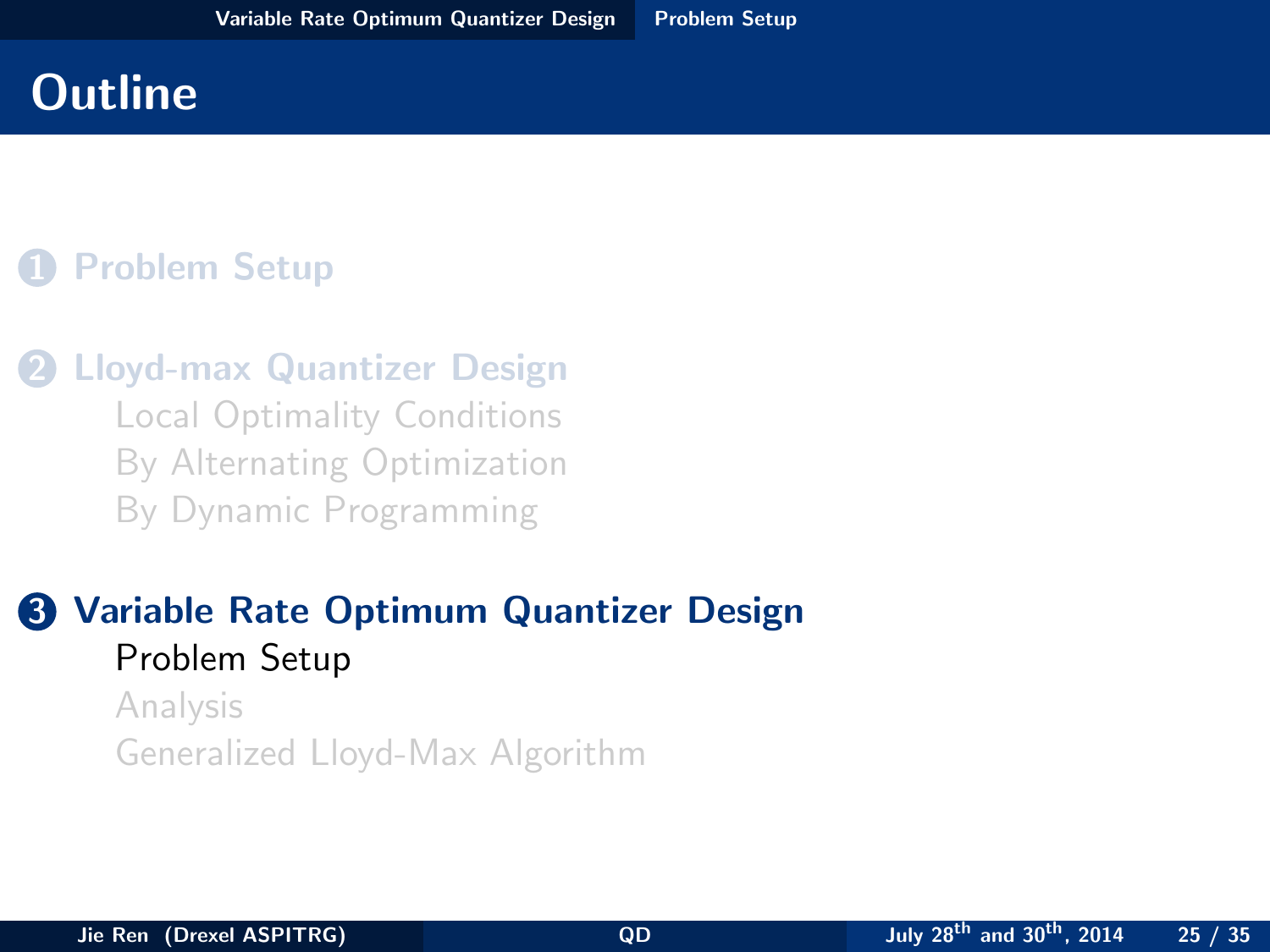### Fixed Rate Quantizer Design and Variable Rate Quantizer Design

- N-level Lloyd-Max quantizer : minimize the average distortion for a fixed number of levels N.[\[1\]](#page-1-0)[\[2\]](#page-1-1)
- <span id="page-25-0"></span>• N-level Optimum Quantizer : minimize the average distortion for a fixed number of levels  $N$  subject to an entropy constraint of rate.[\[3\]](#page-1-2)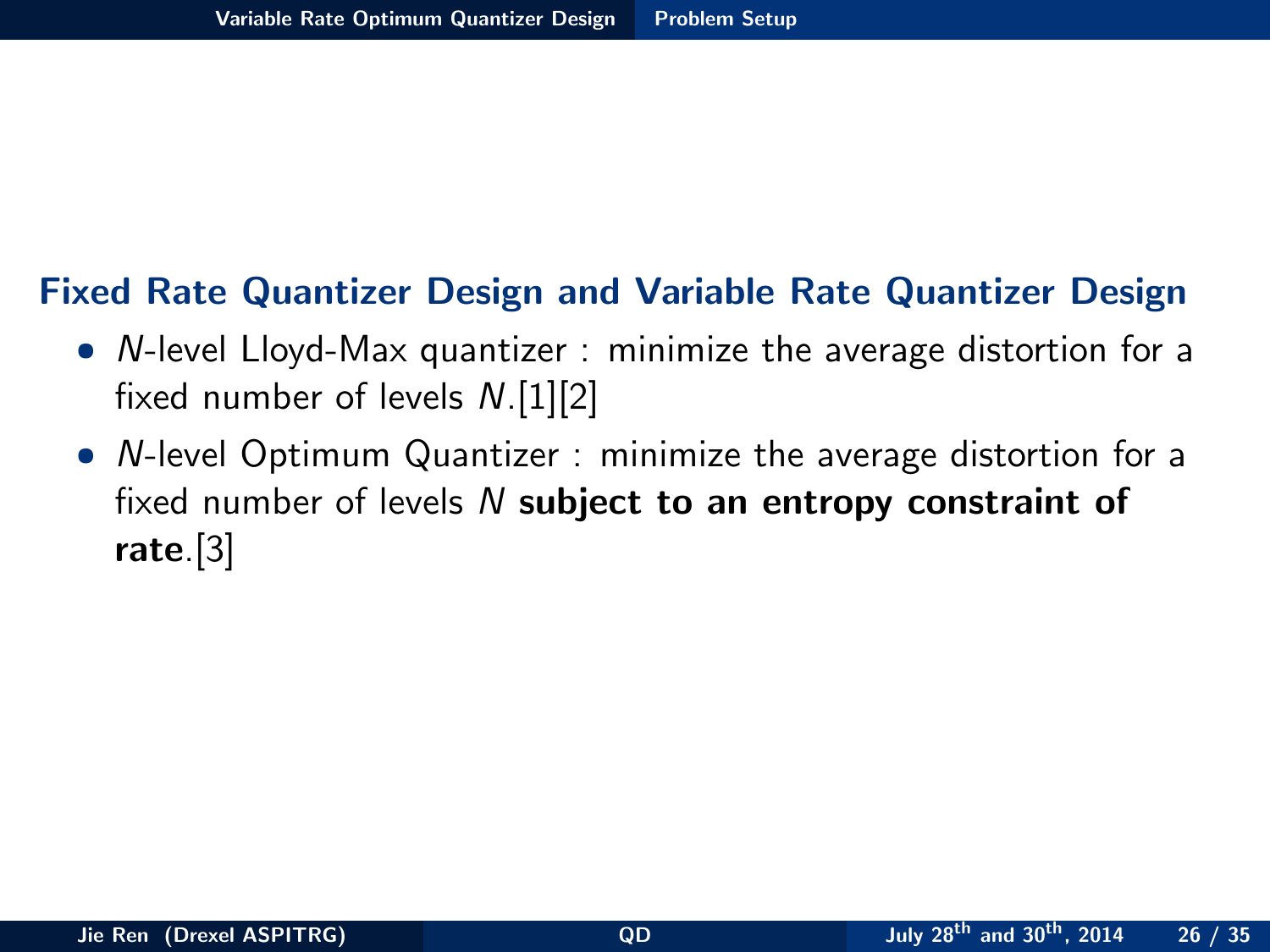## Problem Setup

• Huffman encode/decode  $Q_N(\Theta)$  with rate

$$
R = -\sum_{n=1}^{N} P_n \log_2 P_n \tag{21}
$$

where

$$
P_n \triangleq \int_{b_{n-1}}^{b_n} p(\theta) d\theta \tag{22}
$$

• Distortion Metric

$$
d: [0,1] \times \mathcal{A} \to R^+
$$
 (23)

with

<span id="page-26-0"></span>
$$
d(a,a) = 0 \tag{24}
$$

• Average Distortion

$$
D_N(\mathbf{b}, \mathbf{a}) = \sum_{n=1}^N \int_{b_{n-1}}^{b_n} d(\theta, a_n) p(\theta) d\theta \qquad (25)
$$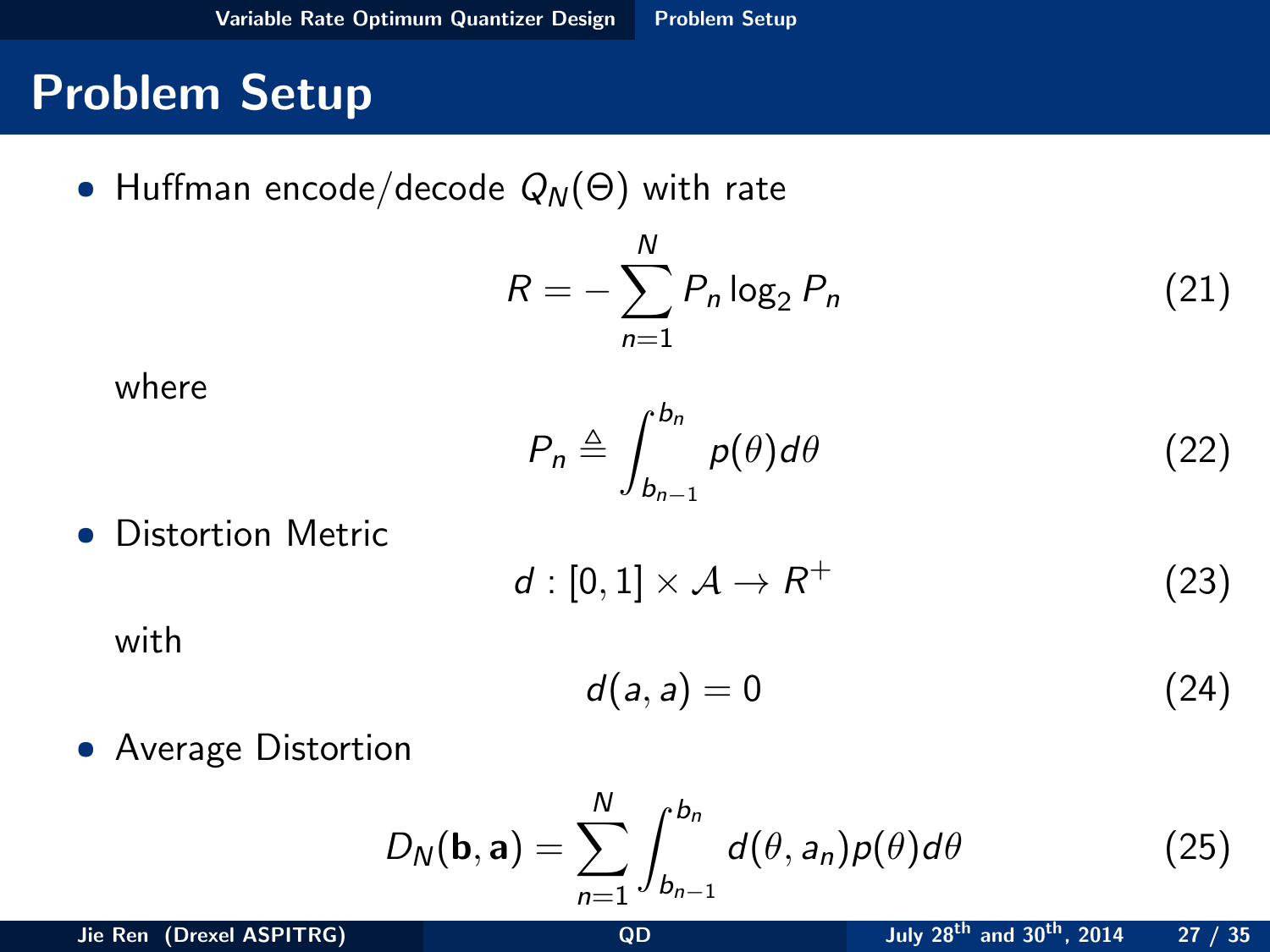# Problem Setup

### Minimizing Distortion with a Rate Constraint

$$
D_N^* = \min \sum_{n=1}^N \int_{b_{n-1}}^{b_n} d(\theta, a_n) p(\theta) d\theta
$$
  
s.t. 
$$
R = -\sum_{n=1}^N P_n \log_2 P_n \le H_0
$$
 (26)

Form the Lagrangian

<span id="page-27-0"></span>
$$
L = D_N(\mathbf{b}, \mathbf{a}) + \lambda (R(\mathbf{b}) - H_0)
$$
 (27)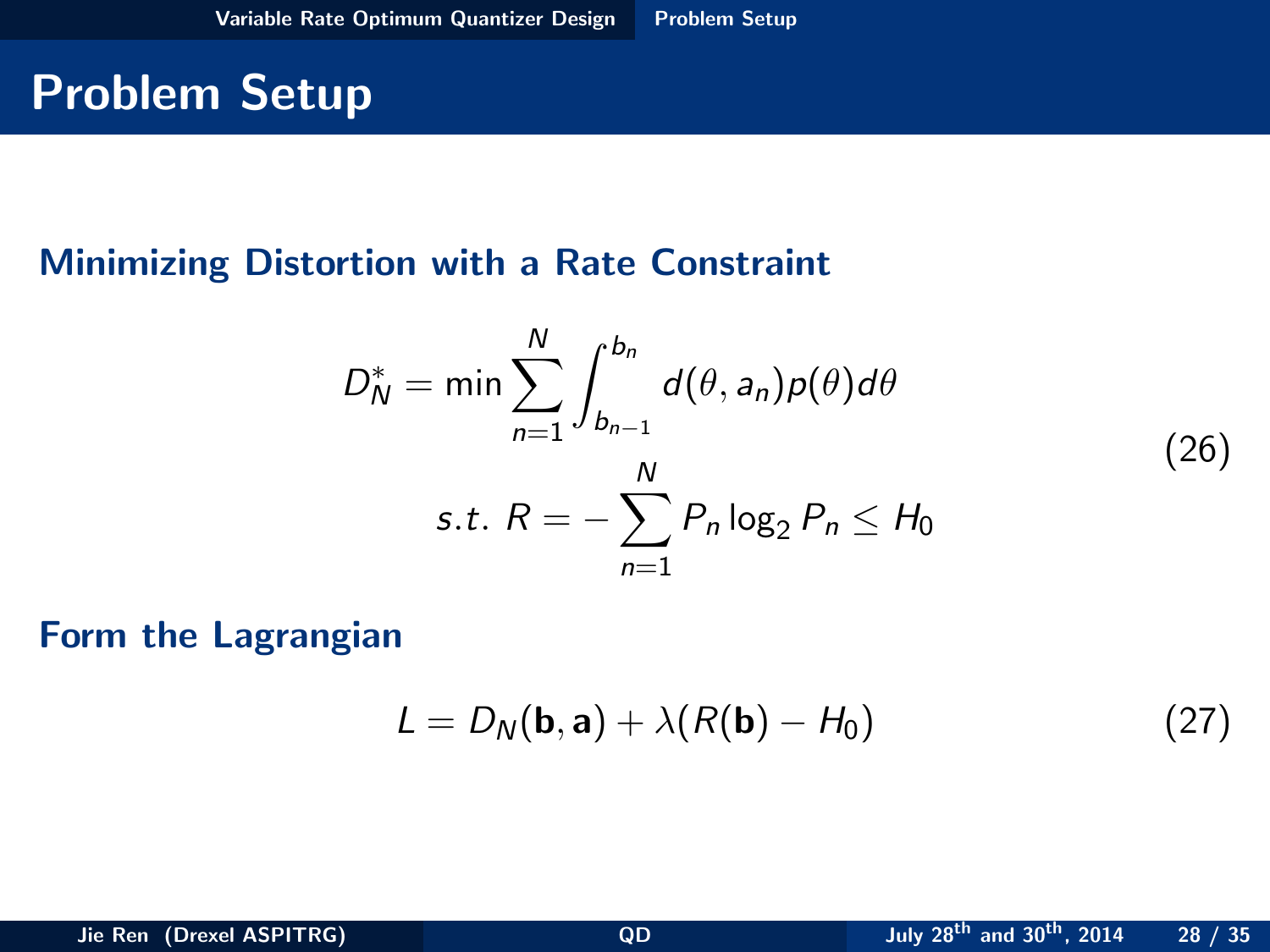## 1 [Problem Setup](#page-2-0)

**2** [Lloyd-max Quantizer Design](#page-7-0) [Local Optimality Conditions](#page-8-0) [By Alternating Optimization](#page-11-0) [By Dynamic Programming](#page-17-0)

### <span id="page-28-0"></span>**3** [Variable Rate Optimum Quantizer Design](#page-23-0) [Problem Setup](#page-24-0) [Analysis](#page-28-0) [Generalized Lloyd-Max Algorithm](#page-31-0)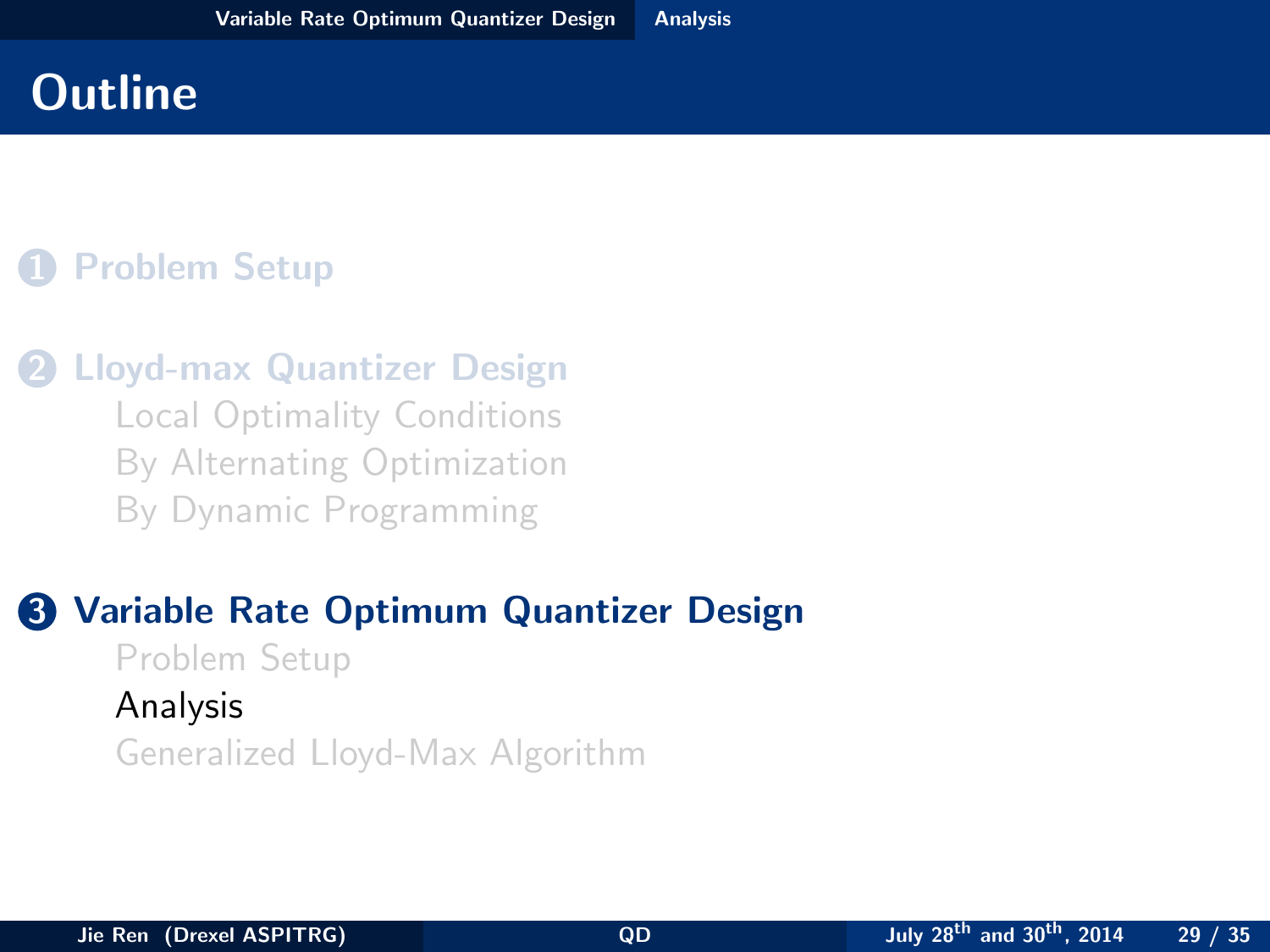# **Analysis**

#### Take Derivative w.r.t.  $a_n$

<span id="page-29-1"></span>
$$
\frac{\partial}{\partial a_n} L = \frac{\partial}{\partial a_n} D_N(\mathbf{b}, \mathbf{a}) \n= \int_{b_{n-1}}^{b_n} \left[ \frac{\partial}{\partial a_n} d(\theta, a_n) \right] p(\theta) d\theta
$$
\n(28)

#### Denote the optimum reconstruction levels by

<span id="page-29-0"></span>
$$
a_n^* \triangleq a_n(\mathbf{b}) \tag{29}
$$

 $a_n^*$  can be obtained by [\(28\)](#page-29-1), i.e. for the mean-square distortion [\[2\]](#page-1-1)

$$
a_n^* = \frac{\int_{b_{n-1}}^{b_n} \theta p(\theta) d\theta}{\int_{b_{n-1}}^{b_n} p(\theta) d\theta}
$$
(30)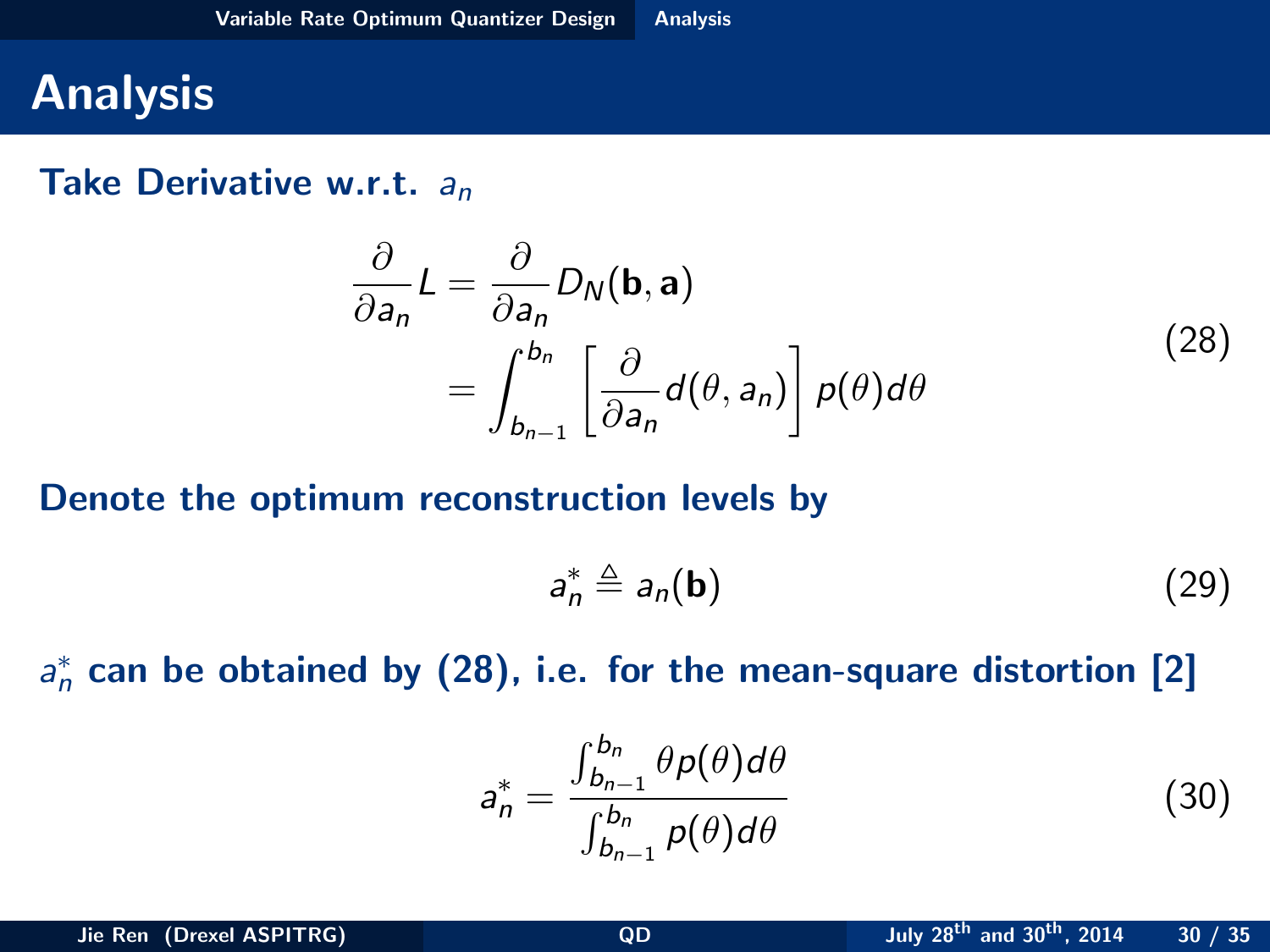# **Analysis**

### Take Derivative w.r.t.  $b_n$

$$
\frac{\partial}{\partial b_n} L = \frac{\partial}{\partial b_n} D_N(\mathbf{b}, \mathbf{a}^*) + \lambda \frac{\partial}{\partial b_n} R(\mathbf{b})
$$
(31)

#### which leads to

<span id="page-30-1"></span><span id="page-30-0"></span>
$$
\lambda(\ln(P_{n+1}/P_n)) = d(b_n, a_{n+1}^*) - d(b_n, a_n^*)
$$
\n(32)

for all  $n \in \{1, 2, ..., N-1\}$ .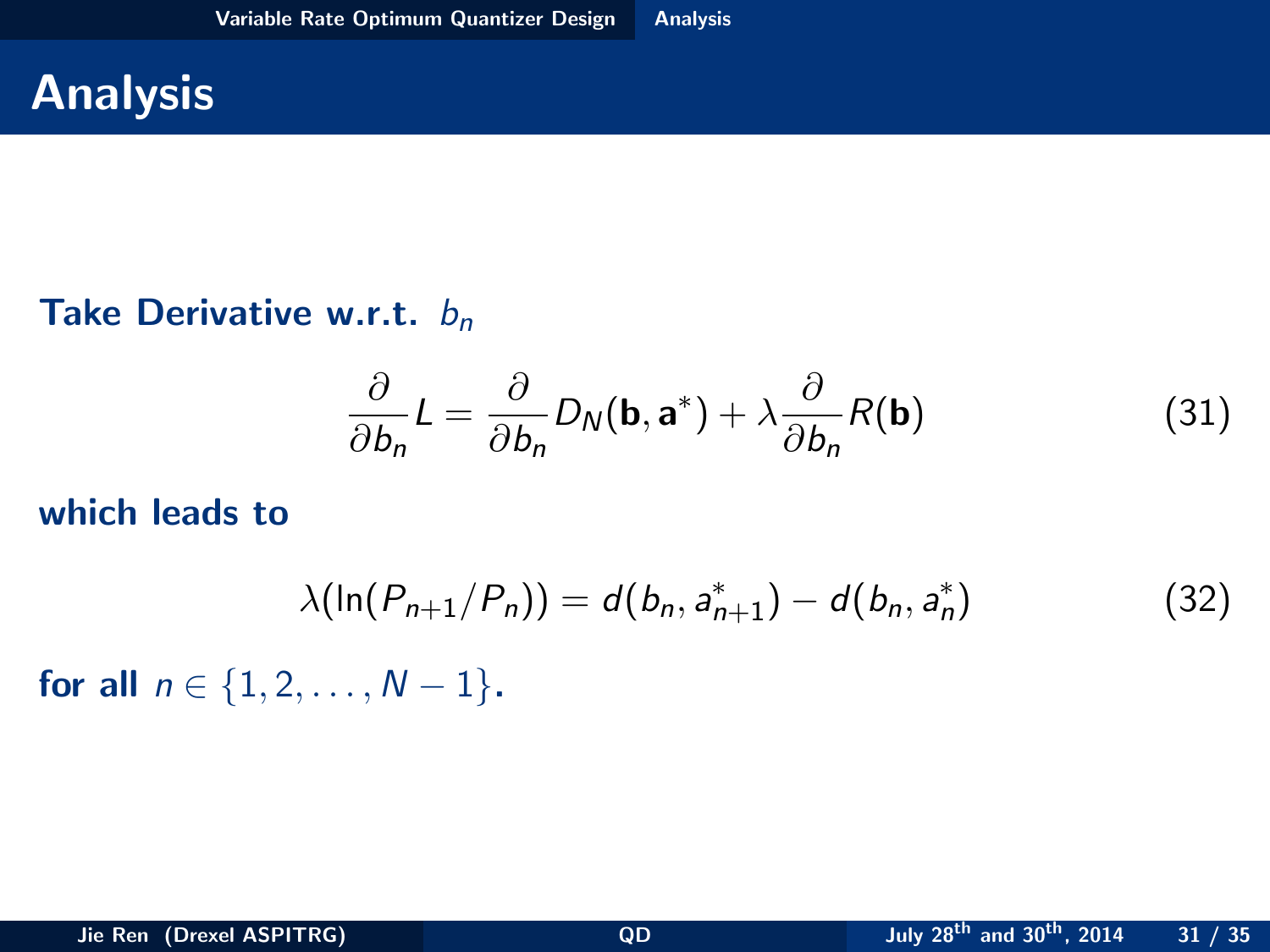## 1 [Problem Setup](#page-2-0)

**[Lloyd-max Quantizer Design](#page-7-0)** [Local Optimality Conditions](#page-8-0) [By Alternating Optimization](#page-11-0) [By Dynamic Programming](#page-17-0)

# **3 [Variable Rate Optimum Quantizer Design](#page-23-0)**

<span id="page-31-0"></span>[Problem Setup](#page-24-0) [Analysis](#page-28-0) [Generalized Lloyd-Max Algorithm](#page-31-0)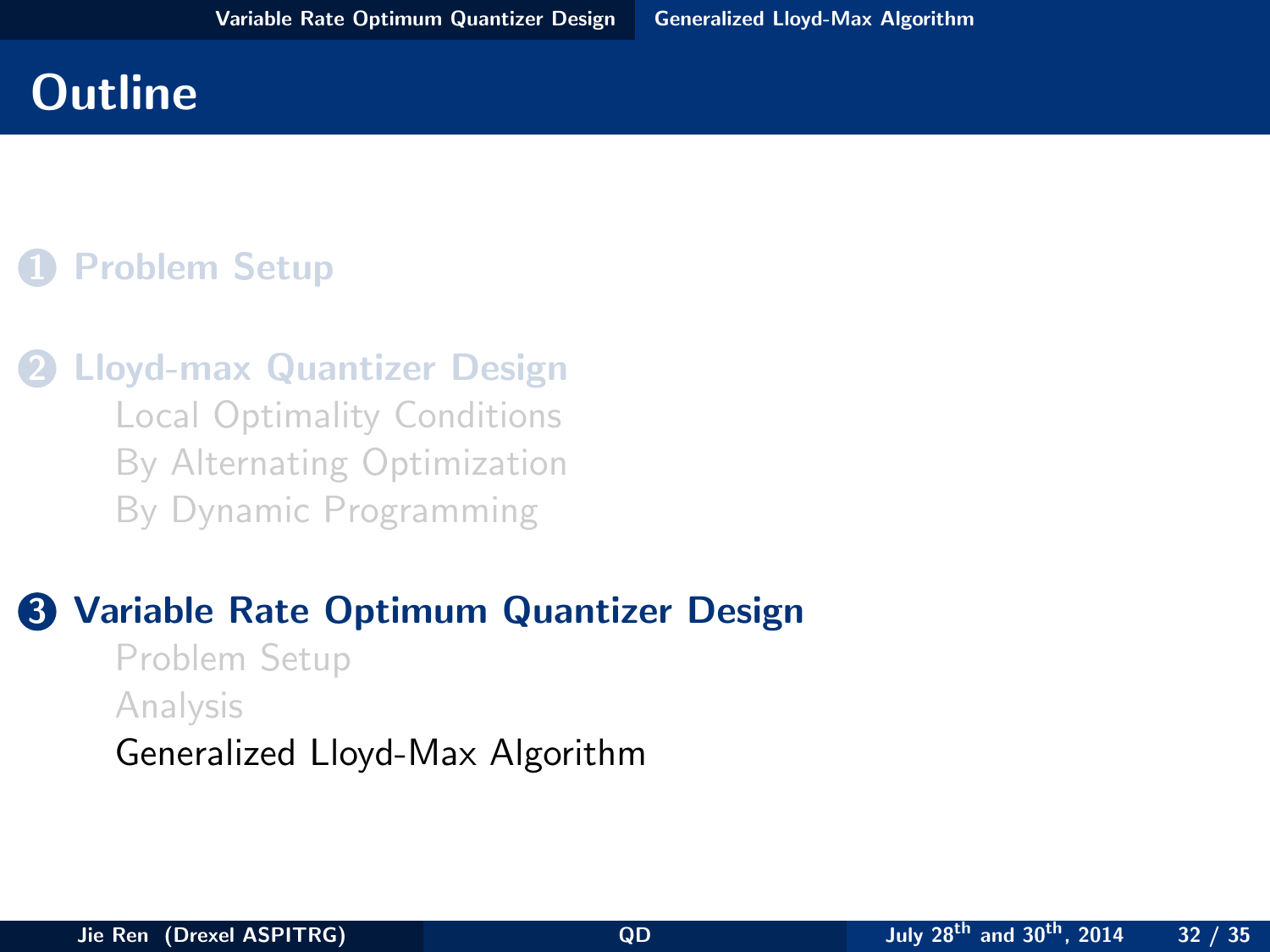# Generalized Max Algorithm

Algorithm 3: Generalized Max Algorithm

Result: Minimize the average distortion for a N-level variable rate optimum quantizer

step 1) Given N and fixed  $\lambda$ , set  $b_0 = 0$ , choose an initial value for  $b_1$  and set  $n=1$ 

step 2) For the present values of  $b_{n-1}$  and  $b_n$ , use [\(28\)](#page-29-1) and [\(32\)](#page-30-1) to find  $b_{n+1}$ . If  $n \leq N-1$ , replace n by  $n+1$  and go to step 2). Otherwise continue

<span id="page-32-0"></span>step 3) If  $b_N$  obtained in step 2) is equal to 1, the initial guess for  $b_1$  is good and the resulting b and a satisfy the necessary conditions for optimality. Otherwise go to step 1) and change  $b_1$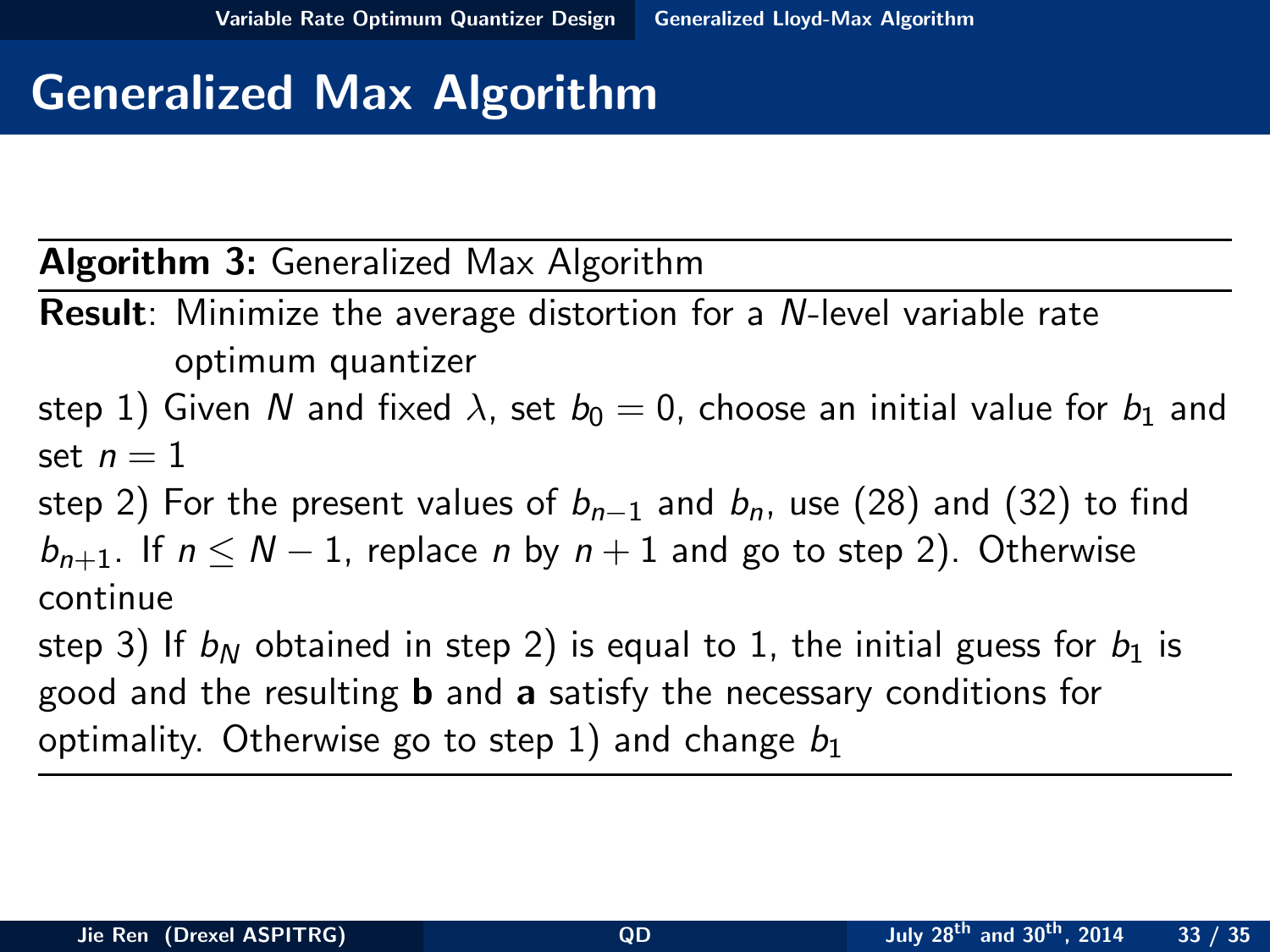## Generalized Lloyd Algorithm

### Apply the mean square distortion to [\(32\)](#page-30-1)

$$
\lambda(\ln(P_{n+1}/P_n)) = (a_{n+1}^* - a_n^*)(a_{n+1}^* + a_n^* - 2b_n)
$$
 (33)

which can be written as

<span id="page-33-1"></span><span id="page-33-0"></span>
$$
b_n^* = \frac{a_{n+1}^*}{a_n^*} - \frac{\lambda}{2(a_{n+1}^* - a_n^*)} \ln(P_{n+1}/P_n)
$$
 (34)